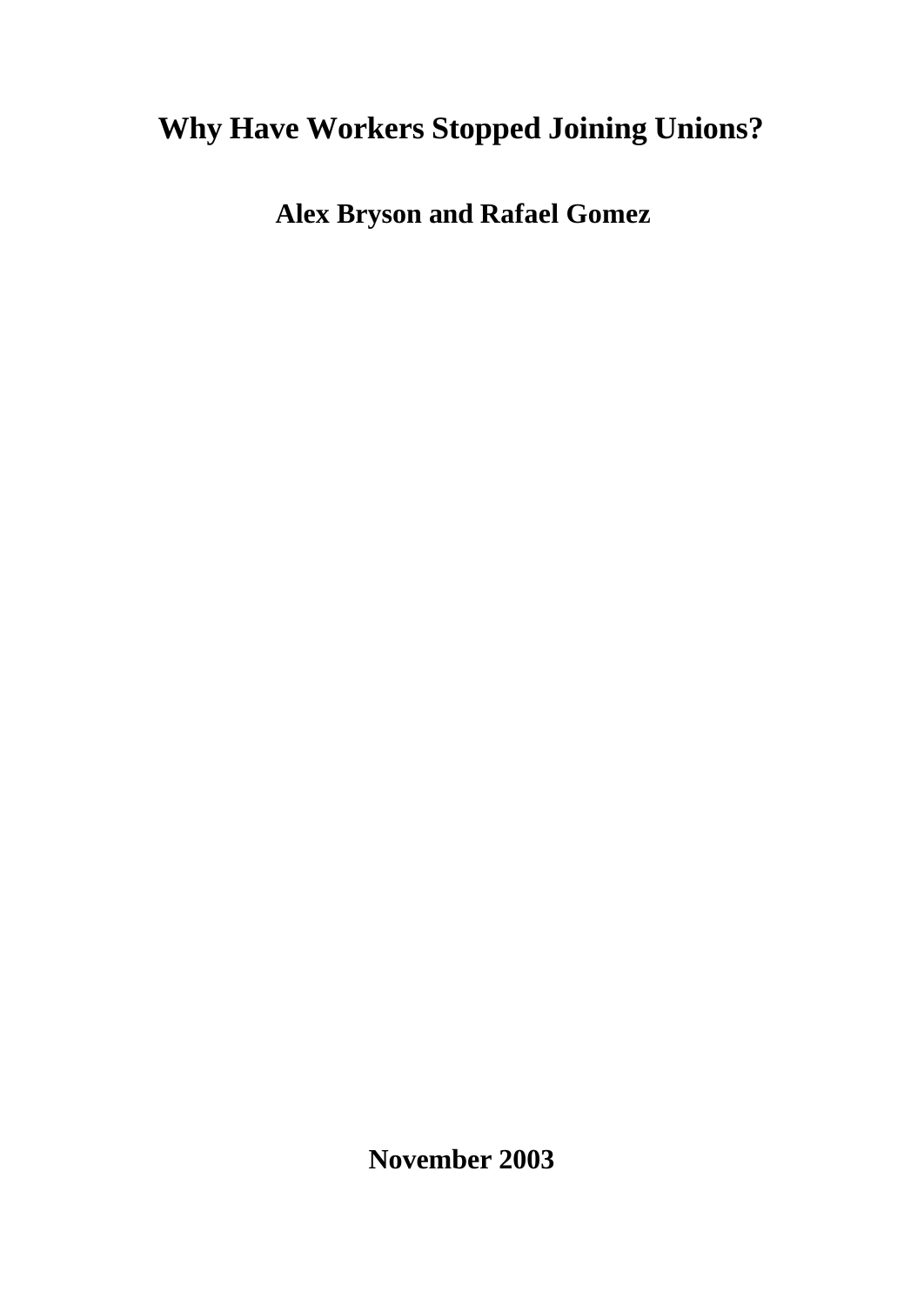#### **Abstract**

This paper tracks the rise in the percentage of employees who have never become union members ('nevermembers') since the early 1980s and shows that it is the reduced likelihood of ever becoming a member rather than the haemorrhaging of existing members which is behind the decline in overall union membership in Britain. We estimate the determinants of 'never-membership' and consider how much of the rise can be explained by structural change in the labour market and how much by change in preferences among employees. We find a similar trend in the unionised sector, indicating that the rise in never-membership for the economy as a whole is not linked solely to a decline in the number of recognised workplaces.

**JEL Classification**: J31, J50, J51 **Keywords** : Union membership.

This paper is produced under the 'Future of Trade Unions in Modern Britain' Programme supported by the Leverhulme Trust. The Centre for Economic Performance acknowledges with thanks, the generosity of the Trust. For more information concerning this Programme please e-mail **future\_of\_unions@lse.ac.uk**

#### **Acknowledgements**

We would like to thank The Leverhulme Trust and the Regent Street Polytechnic Trust for financial support and Katarina Thomson and the National Centre for Social Research for access to and advice on the BSAS data.

Alex Bryson is a member of the Policy Studies Institute, 100 Park Village East, London NW1 3SR and is a Research Associate at the Centre for Economic Performance, London School of Economics; e-mail: a.bryson@psi.org.uk

Raphael Gomez is a member of the Interdisciplinary Institute of Management, London School of Economics, Houghton Street, WC2A 2AE; e-mail: r.Gomez@lse.ac.uk

Published by Centre for Economic Performance London School of Economics and Political Science Houghton Street London WC2A 2AE

All rights reserved. No part of this publication may be reproduced, stored in a retrieval system or transmitted in any form or by any means without the prior permission in writing of the publisher nor be issued to the public or circulated in any form other than that in which it is published.

Requests for permission to reproduce any article or part of the Working Paper should be sent to the editor at the above address.

Alex Bryson and Rafael Gomez, 2003

ISBN 0 7530 1667 2

Individual copy price: £5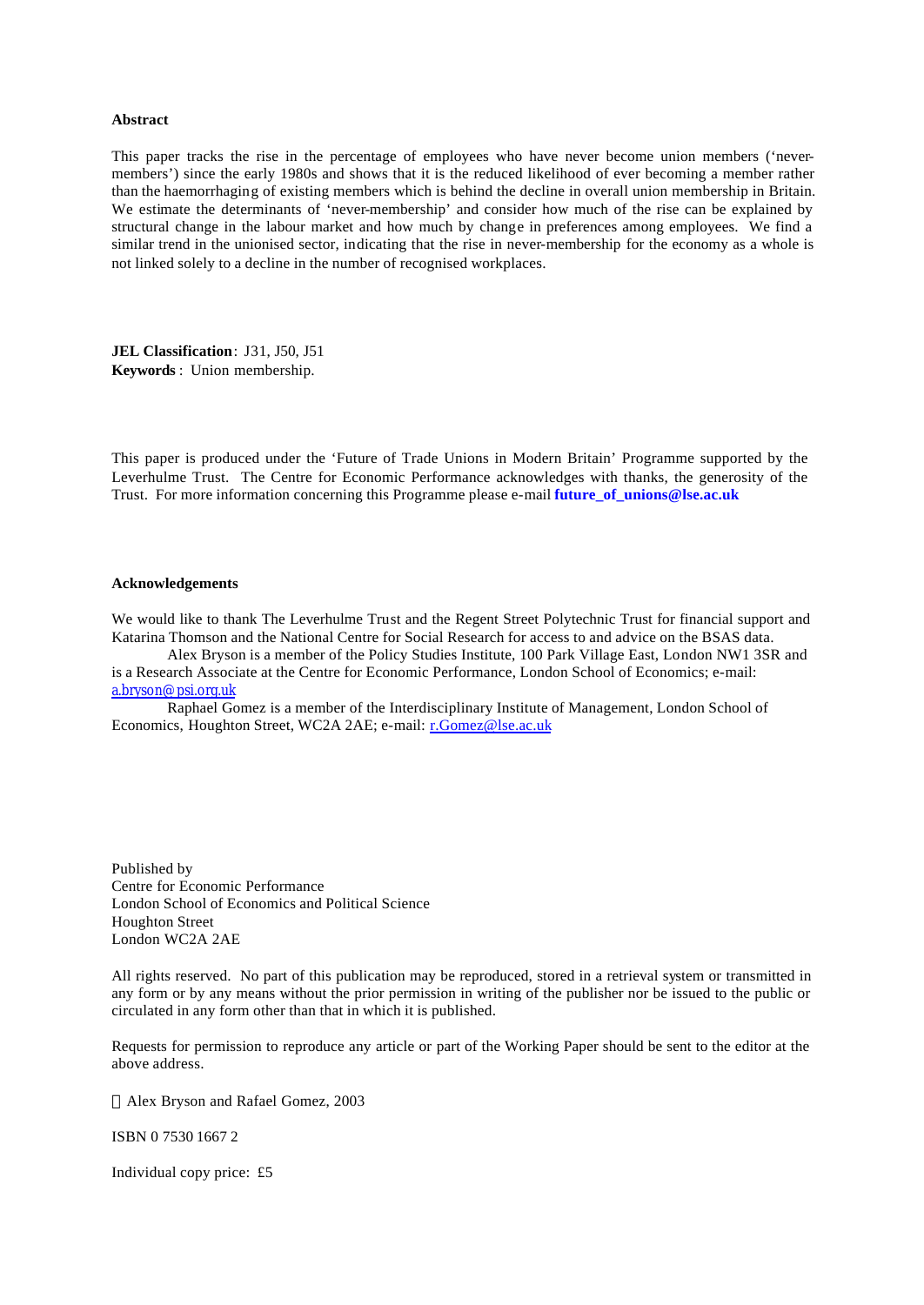# **Why Have Workers Stopped Joining Unions?**

# **Alex Bryson and Rafael Gomez**

| 1.      | Overview        |                                                                      | $\mathbf{1}$   |
|---------|-----------------|----------------------------------------------------------------------|----------------|
| 2.      | Data            |                                                                      | $\frac{3}{3}$  |
|         | 2.1             | Measures of unionisation                                             |                |
| 3.      |                 | <b>Empirical Methods</b>                                             | $\overline{4}$ |
|         | 3.1             | Shift-share analysis                                                 | $\overline{4}$ |
|         | 3.2             | Linear probability estimation of never-membership                    | 5              |
| 4.      | Results         |                                                                      | $\sqrt{5}$     |
|         | 4.1             | Time-trends in never-membership                                      | 5              |
|         | 4.2             | Rising never-membership across and within segments of the workforce  | 6              |
|         | 4.3             | The impact of compositional and preference change on the total       |                |
|         |                 | rise in never-membership                                             | 8              |
|         | 4.4             | Changes over time in the significance and quantitative importance of |                |
|         |                 | demographic, job and workplace characteristics                       | 10             |
|         | 4.5             | Determinants of never-membership in the unionised sector             | 12             |
| 5.      |                 | Discussion and Conclusions                                           | 14             |
| Figures |                 |                                                                      | 16             |
| Tables  |                 |                                                                      | 17             |
|         | Appendix A1     |                                                                      | 26             |
|         | Data Derivation |                                                                      | 27             |
|         | References      |                                                                      | 29             |

The Centre for Economic Performance is financed by the Economic and Social Research Council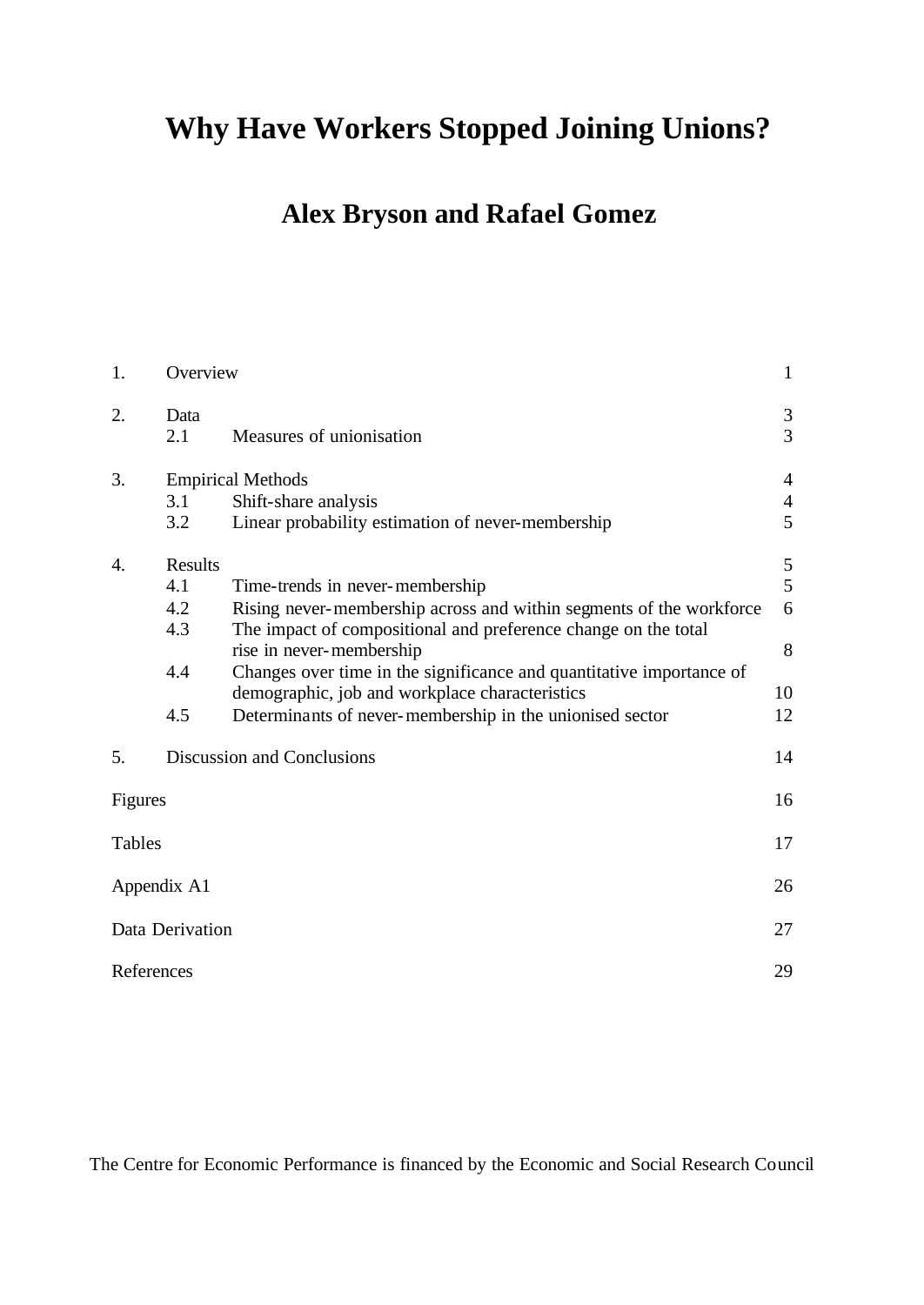## **1. Overview**

The decline in union membership in Britain since the early 1980s is well-documented (Millward et al., 2000; Machin, 2000; Sneade, 2001). Less well-known is the fact that this decline is attributable to a rise in the percentage of employees who have never become members ('never-members'). This is illustrated in Figure 1 with data for the period 1983- 2001 taken from the *British Social Attitudes Surveys* described in detail in Section 2.

Between 1983 and 2001, the percentage of employees who had never been a member of a union or staff association rose by over two-thirds from 28% to 48%. Over the same period, membership fell by a third from  $49\%$  to  $31\%$ .<sup>1</sup> These figures are striking when we compare never-membership to other life experiences that mark the transition of persons from young to mature workers (Table 1). Degree attainment and marital status are reported for male and female workers aged 24 to 34 using the BSAS data for 1983-85 and 1999-2001 periods. These are cross-tabulated by whether a worker is employed in the union or nonunion sector.

The probability of each life event varies with time with a growth in degree attainment and, for the most part, a decline in marriage rates, but the rise in never experiencing union membership overshadows these other changes. Among the male population of this age, workers in the non-unionised sector were twice as likely to have experienced union membership in 1983 than in 2001. A dramatic difference is even seen in the unionised sector. This suggests that by 2001, having never joined a union had become a common life event for the cohort of workers born between the mid 1960s and mid 1970s, sharply distinguishing their transition to maturity from the cohort born a decade or so earlier.

Since 1994, never-members have been more numerous than union members. Between one-fifth and one-quarter of employees say they have been members in the past, a proportion that has not differed much since the early 1980s. So union membership is not haemorrhaging. This suggests those who become members are no less happy with membership than in earlier years. This is supported by evidence for the period 1983-2001 from BSAS which shows no trend in perceptions of union effectiveness as measured by whether union members think the union is doing its job well or not (Bryson and Gomez, 2002: pp. 58-59). There are three possible explanations for the rise in never-membership.

 1 Throughout union membership refers to membership of a union or staff association.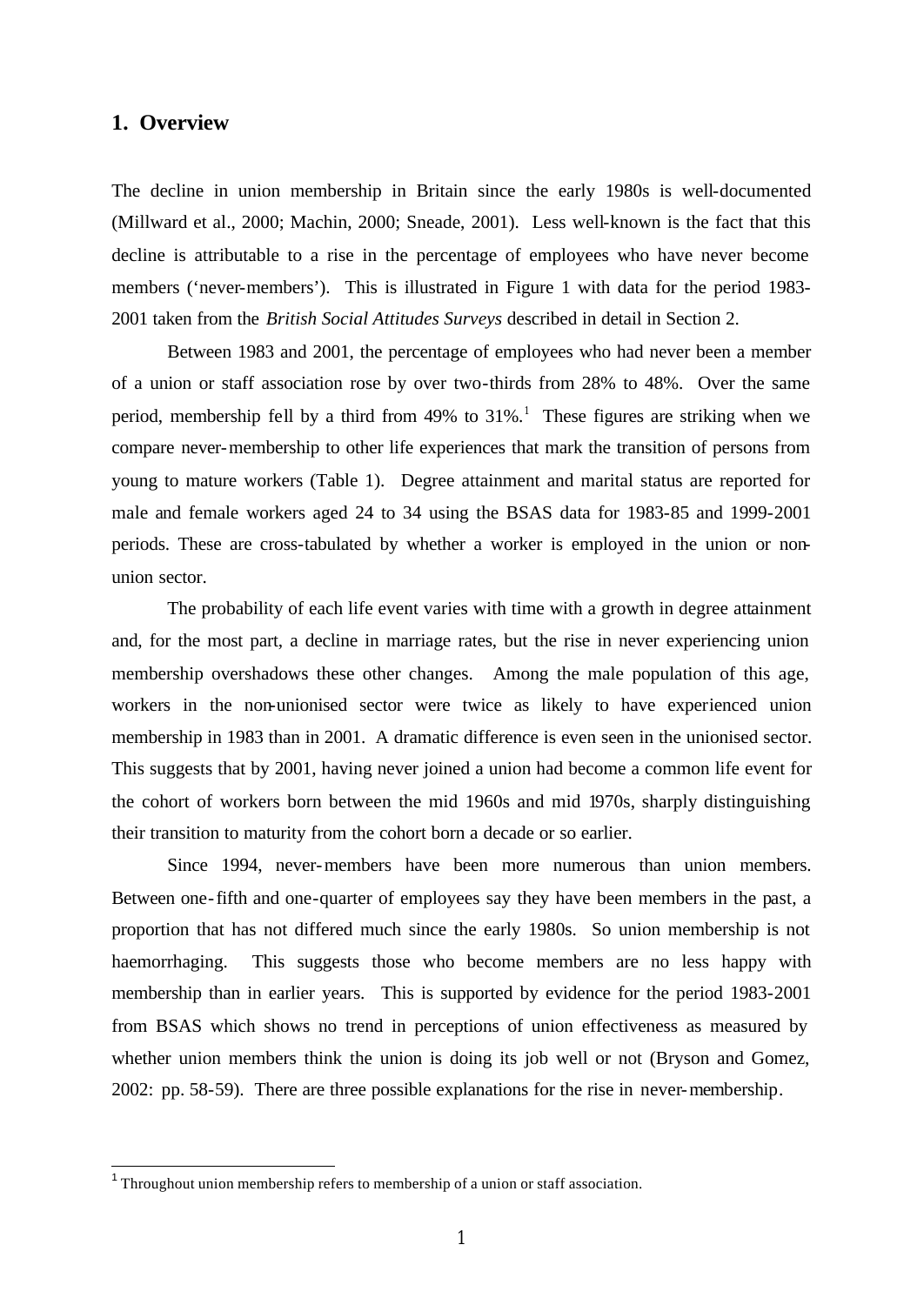First, the types of workers who never became members in the past are increasing as a proportion of the workforce. Secondly, certain types of worker who became members in the past are less inclined to do so now. This paper focuses on these two possibilities by looking at the determinants of never-membership over time. The third possibility is that, even if workers are similarly inclined to purchase membership, they are facing greater constraints in doing so, creating greater frustrated demand for membership. Other research shows frustrated demand for unionisation is quantitatively significant in explaining cross-sectional differences in unionisation in the late 1990s (Bryson and Gomez, 2003). Unfortunately, we do not have data on employees' desire for unionisation over time to assess directly whether frustrated demand has become more important. However, by focusing on the propensity of individuals to be never-members where they have the opportunity to join (that is, where there is a union on-site which is recognised by the employer for pay bargaining) we can gain insight into the reasons for declining union density in the unionised sector. It is the density decline in unionised workplaces, rather than the advent of new, non-unionised workplaces, which accounts for most of the decline in unionisation during the 1990s (Millward et al, 2000: pp. 90-94).

The remainder of the paper is set out as follows. Section 2 introduces the data. Section 3 presents empirical methods. Section 4 presents the results in five subsections. First, we establish whether there is an independent time-trend in the rise of nevermembership having controlled for demographic, job, workplace and business cycle effects. Second, we use shift-share analysis to describe the extent to which the rise in nevermembership across segments of the workforce can be attributed to changes in workforce composition, on the one hand, and within-group never-membership density changes on the other. Third, we estimate the proportion of the aggregate rise in never-membership attributable to compositional change in the workforce, and the proportion attributable to changes in the preferences of employees for never-membership. Fourth, we consider changes over time in the significance and quantitative importance of demographic, job and workplace characteristics in understanding changing employee preferences for never-membership, holding other factors constant. Fifth, we consider propensities for never-membership within the unionised sector, and how these have changed over time. Section 5 concludes and discusses the implications of the results for trade union recruitment and future unionisation rates.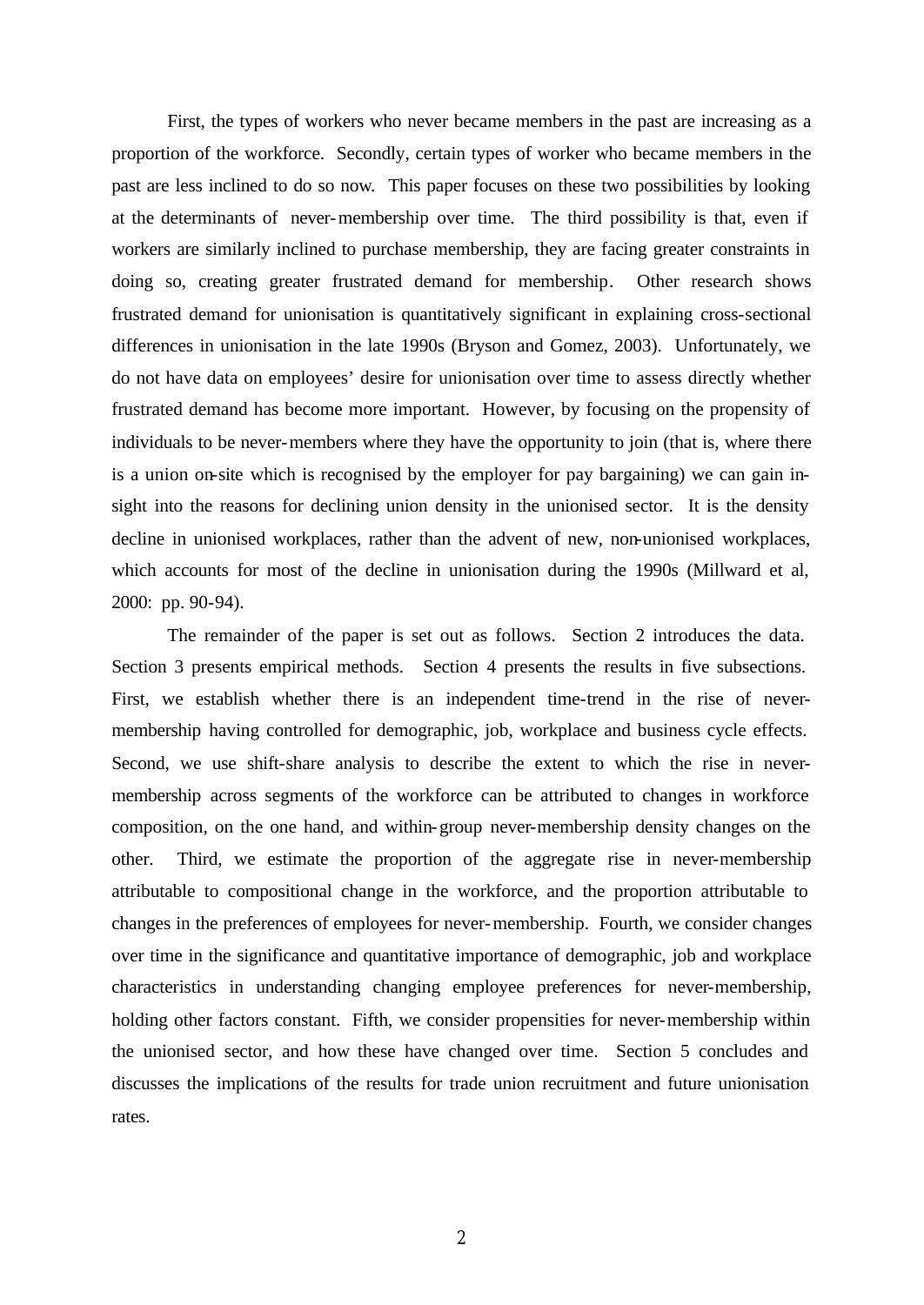## **2. Data**

Our analyses use data from the *British Social Attitudes Survey Series (*BSAS) for the period 1983-2001. BSAS yields a representative sample of adults aged 18 or over living in private households in Great Britain. The survey has been conducted annually since 1983, with the exceptions of 1988 and 1992, and usually achieves a response rate of 60% or more. Analysis is restricted to employees working at least ten hours per week, a cut-off used to filter respondents on questions relevant to employees. All analyses are weighted to account for complex survey design so that survey results can be generalised with confidence to the population of employees in Britain working at least 10 hours per week. Most of the data are collected through face-to-face interview, supplemented by a self-completion questionnaire. (For further details of the survey see Park *et al.*, 2002).

Descriptions of the control variables, together with their mean values, are presented in Appendix A1.

#### **2.1 Measures of unionisation**

The BSAS series contains information on workplace-level unionisation and individual union membership for every year of the survey, making it one of the longest running series on unionisation in Britain. The questions are independent of one another in the survey so that for all employees we can establish individual membership and workplace union status.

Our measure of workplace unionisation is based on employees' responses to the question: 'At your place of work are there unions, staff associations or groups of unions recognised by the management for negotiating pay and conditions of employment?<sup>2</sup> Current individual membership status is derived from two questions. First, employees are asked: 'Are you now a member of a trade union or staff association?'<sup>3</sup> If they are not currently a

<sup>&</sup>lt;sup>2</sup><br><sup>2</sup> Evidence from linked employer-employee data indicates that lack of awareness about union presence is widespread among employees (Bryson, 2001: 20 and Appendix Table A5). One may also be concerned that respondents may not fully understand the meaning of the phrase 'recognised by the management for negotiating pay and conditions'. This prompted the BSAS team designing the survey to ask those who said there was a recognised union or staff association 'Can I just check, does management recognise these unions or staff associations for the purposes of negotiating pay and conditions of employment?' This question has been added since 1998. In 2001, of the 775 unweighted cases saying 'yes' at the first question, 27 said 'no' to the check question and 17 said 'don't know'. Using weighted data, this adjustment reduces the percentage of employees saying they worked in a workplace recognising unions by 3.1 percentage points (from 46.9% to 43.8%).<br><sup>3</sup> The union membership figures from 1989 onwards correspond closely to those obtained using the Labour

Force Survey (Sneade, 2001), although there is a small increase in membership between 1990 and 1991 in the BSAS data which is not apparent in the LFS (Bryson and Gomez, 2002).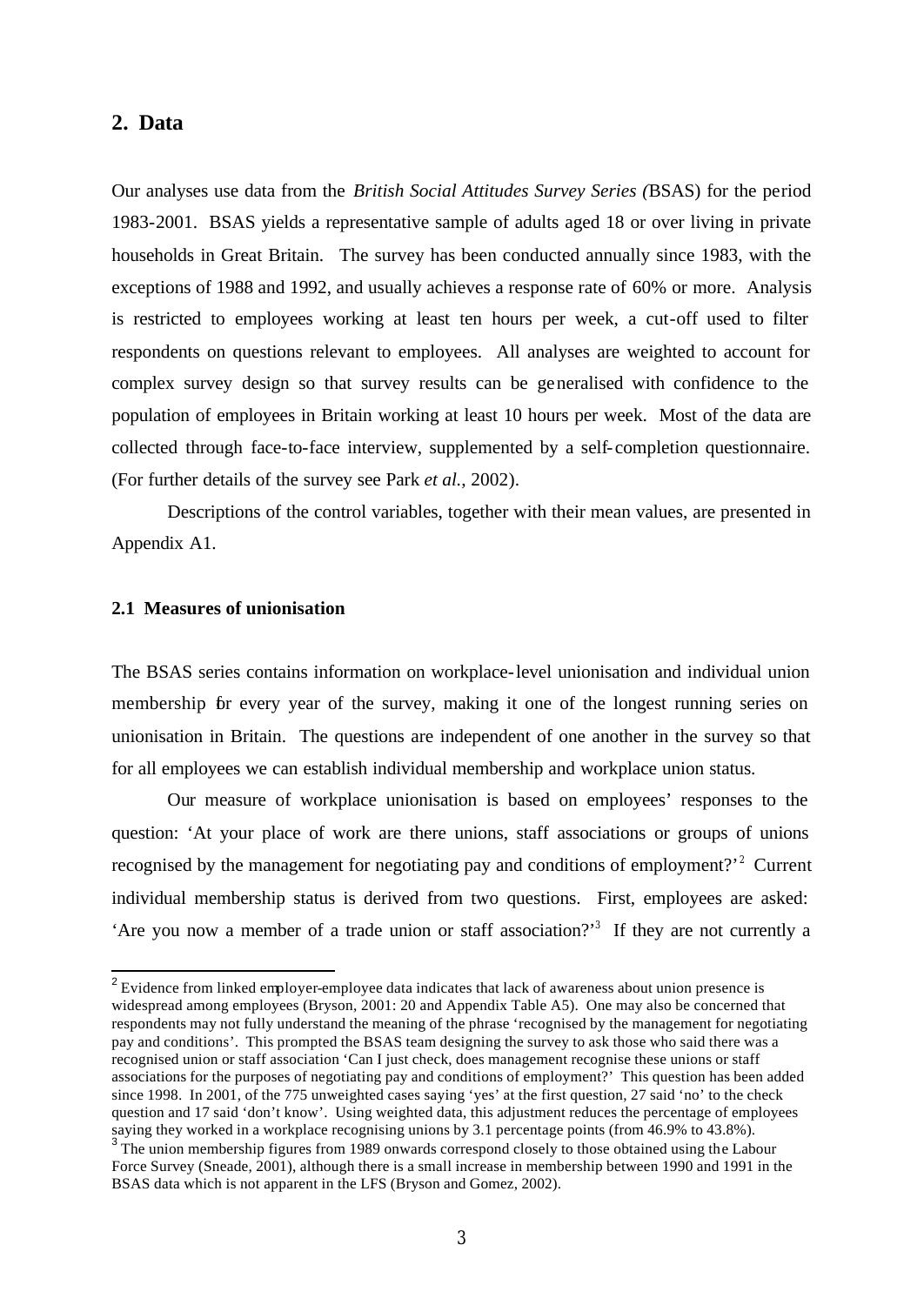member they are asked: 'Have you ever been a member of a trade union or a staff association?' This second question was not asked in 1994 or 1997 so data for these two years are omitted from the analysis.

#### **3. Empirical Methods**

#### **3.1 Shift-share analysis**

To decompose the overtime change in never-membership we employ shift-share analysis. Following Green (1992), the change in the rate of 'never-membership' between the early years in our series (1983-85) and the later years (1999-2001) can be written as

[1] 
$$
\Delta N = \sum_{g} n_g^{9901} p_g^{9901} - \sum_{g} n_g^{8385} p_g^{8385}
$$

where  $n_g$  is 'never-member' density within group *g*,  $p_g$  is the proportion of all employees in group *g*, superscripts delineate the grouped years, and the sum is over all groups. Shift-share analysis splits the rise in never-membership into three components so the first equation may be rewritten as:

$$
\Delta N = \sum (n_g^{9901} - n_g^{8385}) p_g^{8385} + \sum (p_g^{9901} - p_g^{8385}) n_g^{8385} + \sum (n_g^{9901} - n_g^{8385}) (p_g^{9901} - p_g^{8385})
$$

The first term on the right-hand side of the expression is the rise in never-member density that would have occurred if the employee composition had stayed the same in 1999-2001 as in 1983-85 but within-group densities had risen. The second term is the rise that would have occurred due to change in employee composition if within-group density had stayed at its 1983-85 level. The third term is the interaction of the above two effects and is generally small by comparison.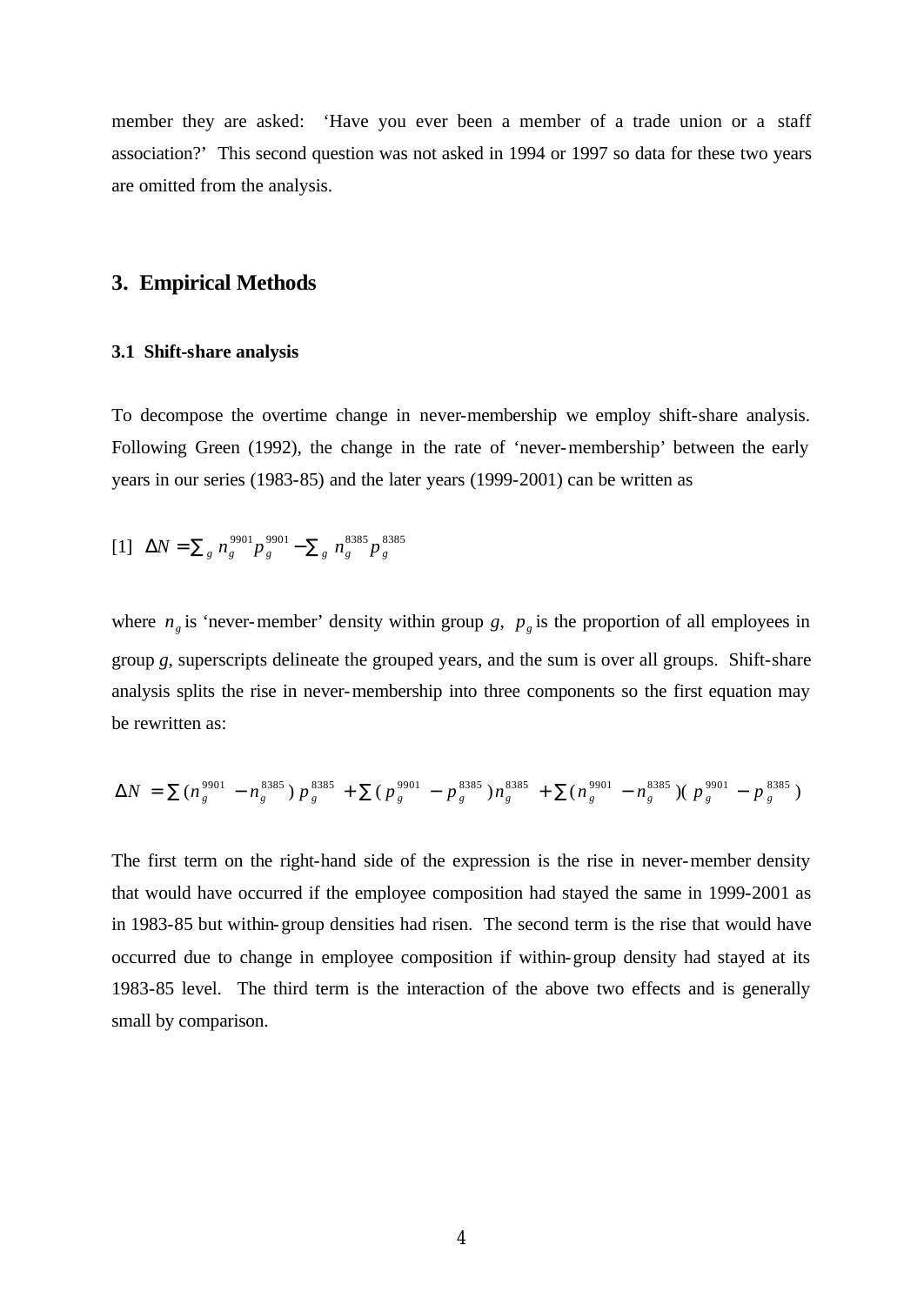#### **3.2 Linear probability estimation of never-membership**

All the multivariate estimates of never-membership are based on linear probability models. Linear probability models are a multivariate extension of the shift-share technique for assessing changing determinants of never-membership. Let

 $[Y_i = bX_i + e_i]$ 

where  $Y_i$  is a 0/1 dummy variable denoting whether individual *i* is a never-member,  $X_i$  is a vector of variables representing the groups or workforce dimensions mentioned above, *b* is a vector of coefficients and  $e_i$  is an error term. The estimated predictions  $bX_i$  are interpreted as the probabilities that individual *i* will never have joined a union. There are two drawbacks to the technique. First, the value of  $\mathbf{b}X_i$  may be outside the range 0-1, so that it can not be interpreted as a predicted probability. In fact, the linear probability model gives results close to the logit model which transforms the probability to avoid this problem. We ran all our models as logits, confirming that results were indeed very similar. Following Green (1992) we chose to use the linear probability model because it is the closest multivariate analogue to the shift-share analysis. The second drawback is that the model is prone to heteroskedasticity (Kennedy, 1998: 243). We employ the Huber-White robust variance estimator that produces consistent standard errors in the presence of heteroscedasticity.

### **4. Results**

#### **4.1 Time-trends in never-membership**

Figure 1 showed a steady rise in never-membership over the period 1983-2001. This is reflected in Table 2 column 1 which shows a gradual rise in the probability that employees will be never-members relative to the base year, 1983. The trend is only significantly different from zero from 1987 onwards, with the size of the coefficients rising markedly in the second half of the 1990s. Without controlling for other factors, the probability of being a never-member rose by 19 percentage points between 1983 and 2001. If we group years into the periods 1983-85, 1986-89, 1990-93, 1995-98 and 1999-2001 we see more clearly that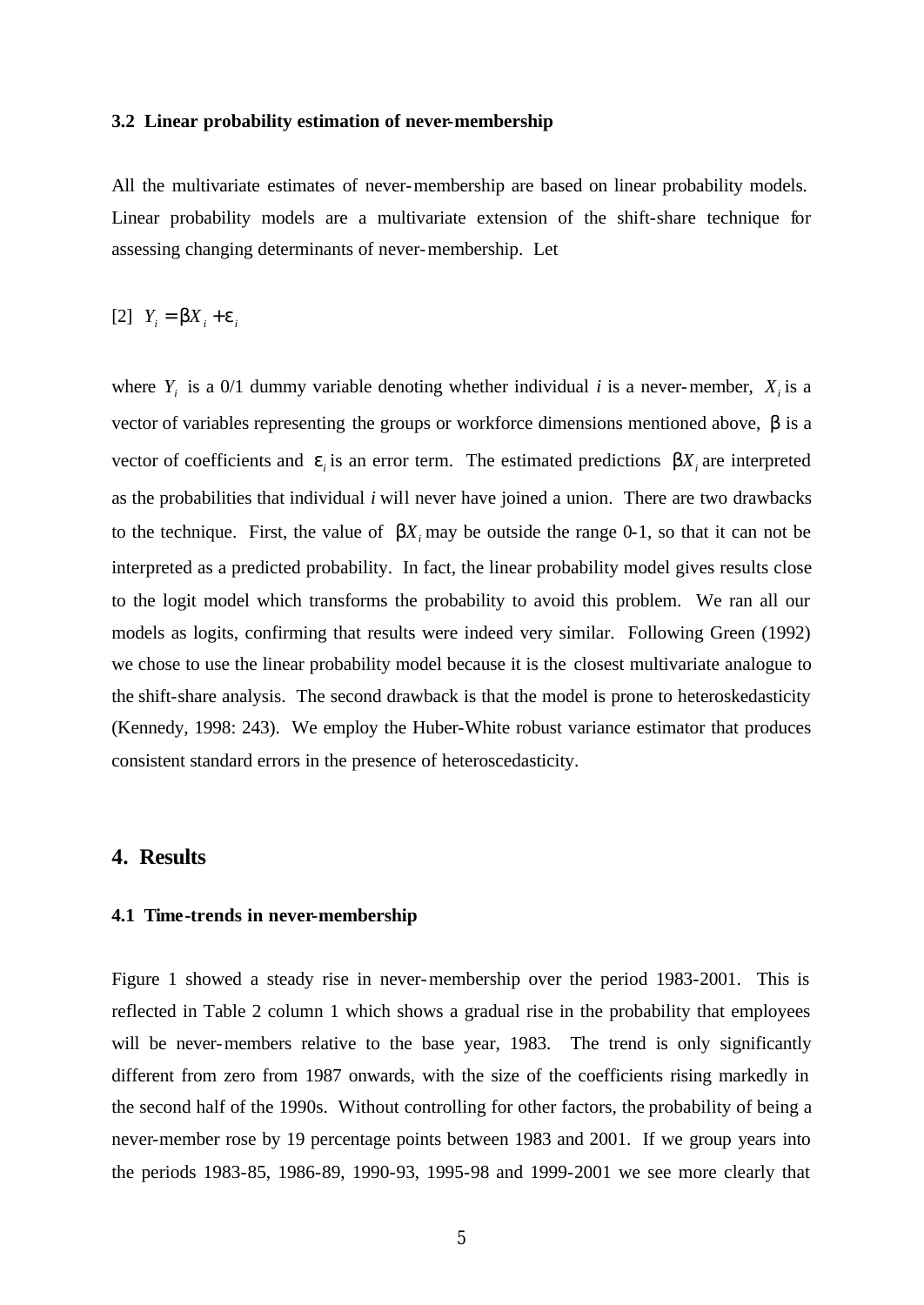there was a significant rise in never-membership in the 1990s relative to the 1980s and that this trend has been accelerating (Table 2, column 2). This trend is unaffected by the business cycle (Table 2, column 3, where the business cycle is proxied with the unemploymentvacancy ratio). $4$  The time-trend coefficients become smaller with the introduction of basic controls for demographic, job and workplace characteristics but they remain sizeable and statistically significant (Table 2, column 4). As noted in Appendix A1, some controls (establishment size, sector, qua lifications, and the left-right scale) are not available for all years. Inclusion of these variables truncates the time-series through the loss of earlier years. However, the pattern of results remains largely unchanged, with the significant rise in neve rmembership in the second half of the 1990s apparent in all specifications (results are available from the authors).

#### **4.2 Rising never-membership across and within segments of the workforce**

In this section, we quantify how much of the rise in never-membership is attributable to changes in the composition of the workforce, and how much of it is due to changes in the propensity for never-membership within different segments of the workforce.

In Table 3 we characterise British workers along thirteen dimensions. In a recent paper we illustrated how demand and supply of unionisation differed across categories within these worker 'segments' (Bryson and Gomez, 2003). It is clear from columns 3 and 4 of Table 3 that some types of worker are more likely than others to be never-members. For instance, ever since the early 1980s, young workers have been more likely to be nevermembers than older workers, as have low earners relative to higher earners, and those working in the private sector compared to those working in the public sector. Columns 1 and 2 of Table 3 track changes in workforce composition between the early part of our time-series (1983-85) and the latest period (1999-2001). They show that women, older workers, parttimers, those with qualifications, non-manual workers, those in services, and those in the private sector all increased their shares in employment by 5 percentage points or more. With the exception of older workers, the workforce segments that have increased their employment share are those where never-membership is traditionally higher. The drift to the political right has also contributed to rising never-membership. There has also been an increase in the share of employment taken by qualified workers. However, this has not substantially

<sup>&</sup>lt;sup>4</sup> We have a relatively short time-series and are only controlling for short-run shifts in the demand for labour.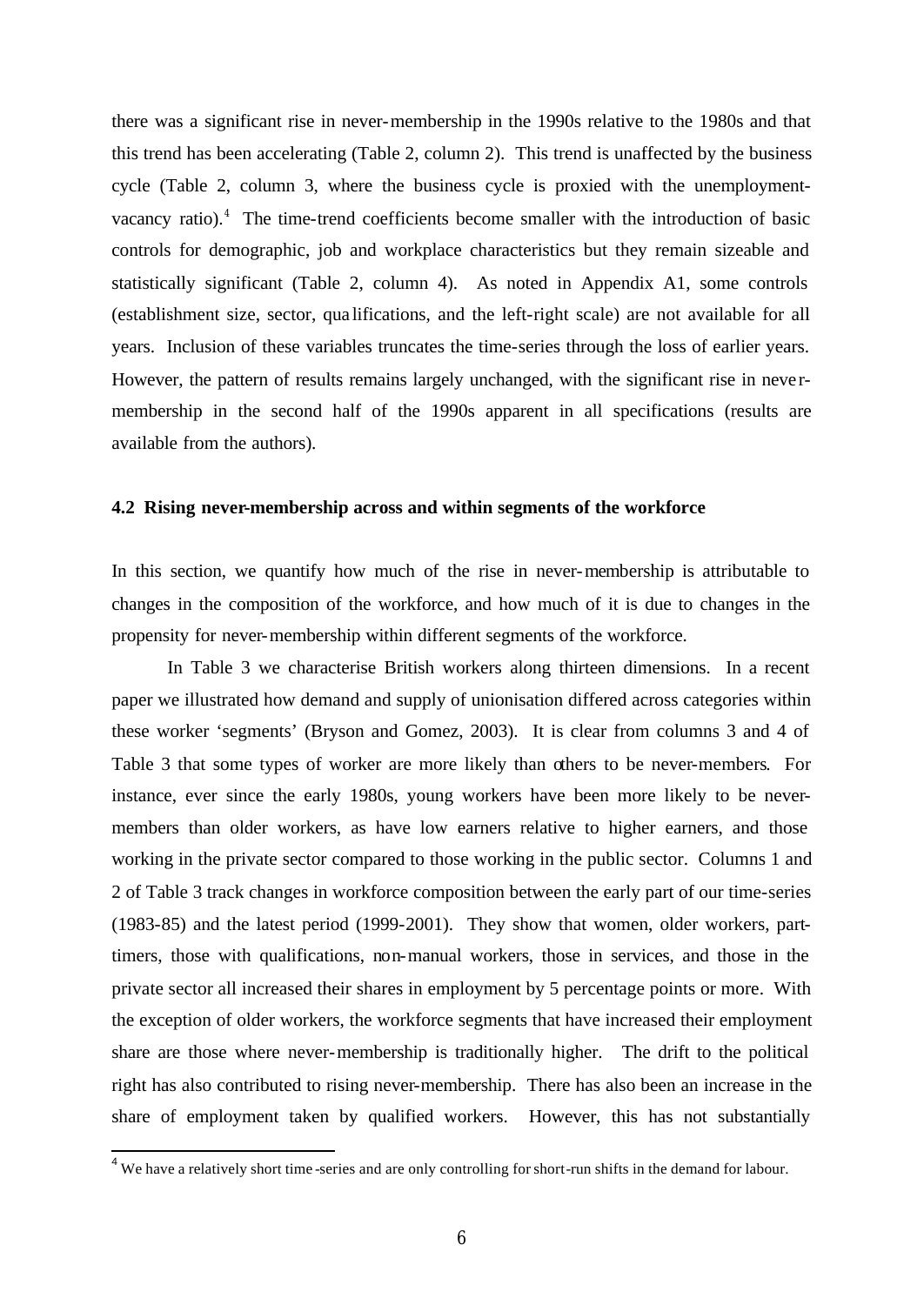affected the rate of never-membership because the growth in medium-qualified workers, where never-membership was traditionally highest, is offset by the growth in the highlyqualified who have the lowest rates of never-membership.

The last row of Table 3 reveals the extent to which the percentage of employees in unionised workplaces has declined – from around two-thirds in the early 1980s to under a half at the turn of the century. Since workplace-level unionisation is associated with rates of never-membership which are around one-quarter to one-third of those in non-unionised workplaces this compositional shift has also contributed to the rise in never-membership.

Although compositional change in the workforce has contributed to the rise in nevermembership, columns 3 and 4 of Table 3 also show considerable within-group change in the percentage of employees who are never-members. Indeed, what is striking is that the rate of never-membership rose for every segment of the workforce over the period. The increase was particularly pronounced among young workers, even though they had the highest rate of never-membership at the beginning of the period.

Both compositional change in the workforce and within-group preferences for nevermembership have contributed to the rise in never-membership. We quantify their relative contributions to the growth in never-membership in columns 5 and 6 of Table 3. We use 'shift-share' analysis, described in Section 3.1, which has been used on a number of occasions to analyse changes in union membership density.<sup>5</sup> The technique separates out the rise in never-membership that would have occurred through within-group density change with employee composition fixed at its 1983-85 level, and the rise that would have occurred through change in employee composition if within-group density had stayed at its 1983-85 level.

Comparing columns 5 and 6 in Table 3, we find that within-group increases account for most of the rise in never-membership in all but one segment. The exception is union recognition: around half of the rise in never-membership along the dimension of workplacelevel unionisation is accounted for by an increase in the rate of never-membership within the

 $\overline{a}$ 

Hidden to us are macroeconomic cyclical fluctuations over the longer-term which influence unionisation.

<sup>&</sup>lt;sup>5</sup> There are no studies analysing the rise of never-membership in Britain. Studies using shift-share analysis to quantify the impact of workforce compositional change on the decline in union membership density have produced disparate results. Booth (1989) attributes 42% of the density decline from 1979 to 1987 to compositional change, while Green (1992) found compositional change accounted for just under one-third of the density decline between 1983 and 1989. Others show relatively little impact from compositional change for the first half of the 1980s (Carruth and Disney, 1988; Freeman and Pelletier, 1990). Bryson and Gomez (2002) find that, over the period 1983-2001, roughly one-third of the decline in membership density was accounted for by compositional change.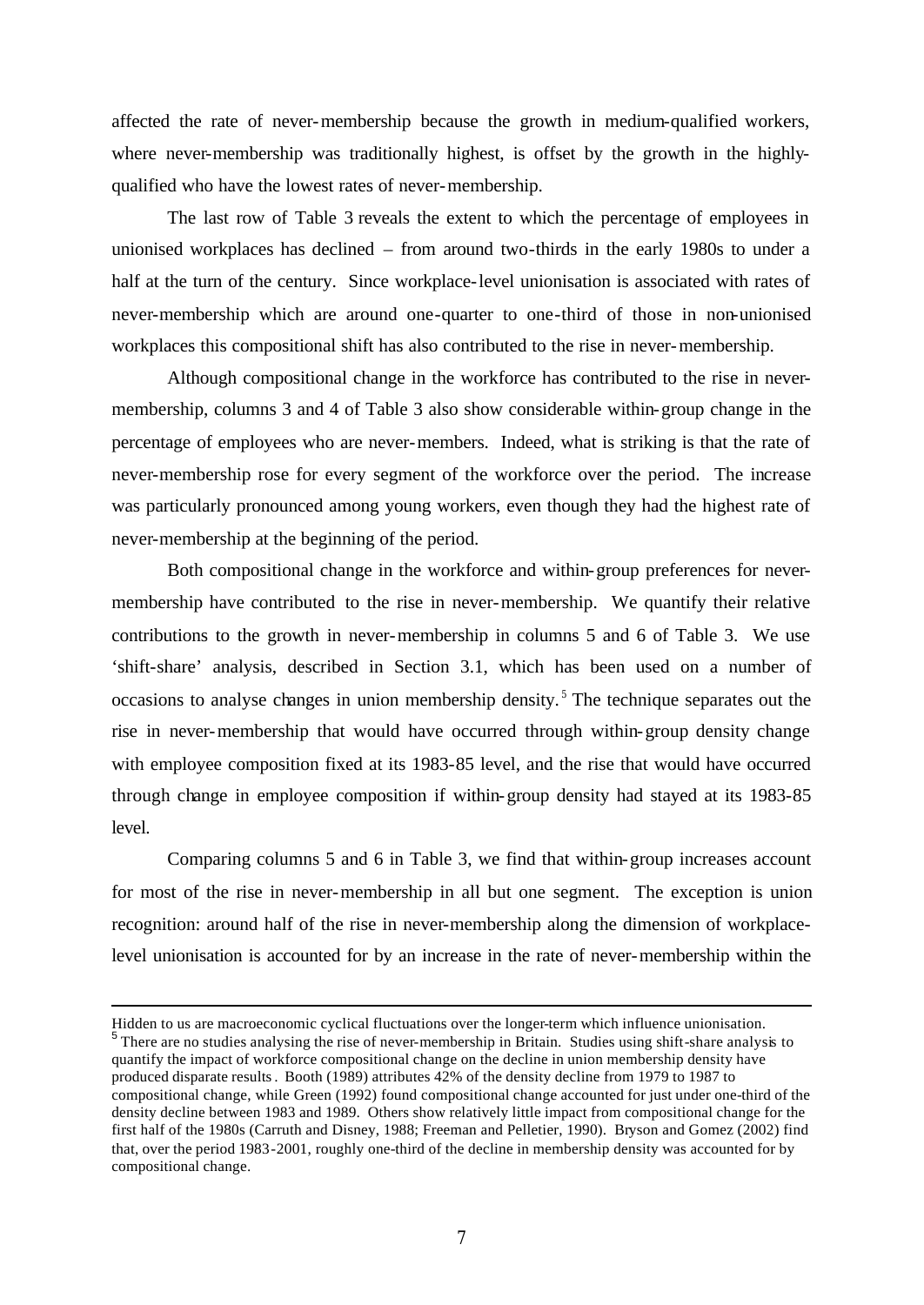'no union recognised' and 'recognised union' categories, while the other half is due to the declining incidence of unionised workplaces where never-membership rates are lower. The other compositional change that has a notable impact on the incidence of never-membership is the shift in employment away from the public to the private sector. There is only one workforce dimension where compositional change had a sizeable impact in slowing the rate of never-membership growth, namely the ageing of the workforce.

## **4.3. The impact of compositional and preference change on the total rise in nevermembership**

It is not possible to 'read off' the total contributions of compositional and within-group changes in never-membership to aggregate change in never-membership from the shift-share analysis because the workforce dimensions are not independent of one another. This requires multivariate analyses. We run linear probability models, discussed in Section 3.2, to estimate the probability that an individual will be a never-member for each year in our BSAS series. We compare two sets of estimates to identify the separate contributions of workforce compositional change and changes in preferences for never-membership.

The first set of analyses run models estimating never-membership for each year, or group of years, generating a mean predicted rate of membership based on employees' characteristics and preferences for that year or group of years. We call these our 'unrestricted predictions'. The second set of analyses are run for a base year, or base group of years, to predict rates of never-membership in later years, effectively holding preferences constant. The difference between predicted never-membership rates under the unrestricted models versus the restricted models indicates the contribution of compositional change to the increase in never-membership. The contribution of a change in preferences to the rise in never-membership is simply the difference between the actual never-membership rate for a year, relative to the baseline period, minus that amount of the change arising from employment shares.

Table 4 shows the contribution of change in workforce composition and changes in preferences for never-membership in explaining the rise of never-membership over the period 1983-2001. Column (1) tracks the rise in the actual rate of never-membership from 28% in 1983 to 48% in 2001. Column (2) shows the predicted rates of never-membership for each year based on estimates using data for that year. It turns out these are identical to the figures in column (1). Column (3) shows a second set of predicted rates of never-membership which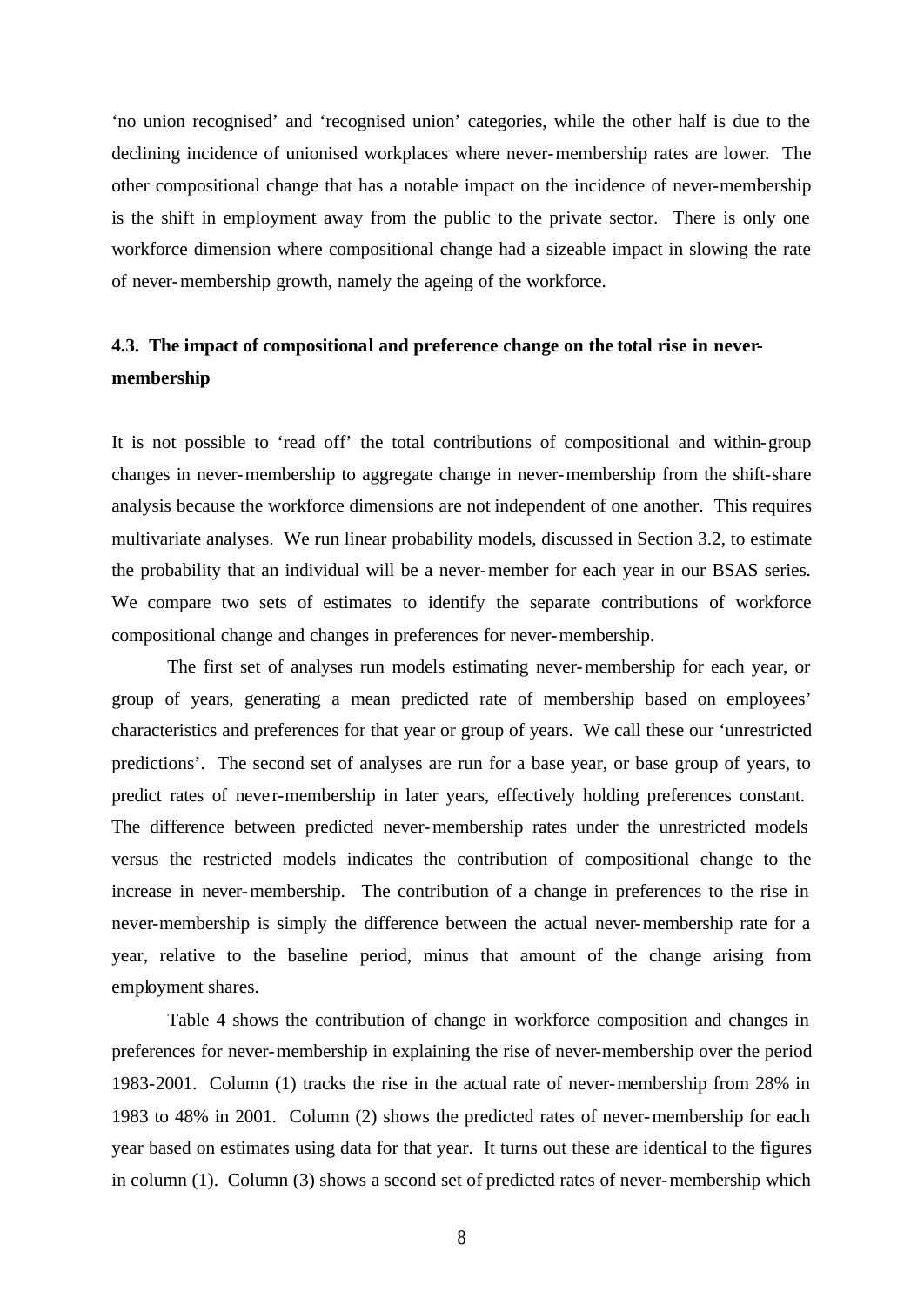are generated by estimating individuals' probability of being a never-member for each year while holding preferences constant at 1983 values. Column (4) shows the contribution to the percentage point change in never-membership rates relative to 1983 that are accounted for by compositional change arising from growth and shrinkage in the segments making up the workforce. Finally, column (5) shows the contribution of changes in preferences while holding compositional change constant. We can see that, over the whole period 1983-2001, there was a 20 percentage point rise in never-membership: around sixty percent of the change (12 percentage points) arises from changing employment shares across segments of the workforce, while the remainder (8 percentage points) comes from changes in preferences for never-membership. Figure 2 presents the information in graphical form.

Table 5 presents similar analyses, this time grouping years into five periods: 1983-85, 1986-89, 1990-93, 1995-98 and 1999-2001. This helps overcome some of the sampling variance arising from estimates based on the single year samples. Comparing 1999-2001 with 1983-85, roughly half the rise in never-membership is accounted for by compositional change, and half by changes in preferences.

As noted earlier, the BSAS series contains a number of variables that are correlated with never-membership but are not available in all years. We tested the sensitivity of results to the inclusion of these variables. First we added sector and workplace size. The absence of sector from the survey in 1983 and 1995 means these years are excluded from the analysis. Workplace size was not significantly associated with never-membership. However, the probability of being a never-member was 7-13% (depending on the period) lower among public sector employees than private sector employees, controlling for other factors. With these additional variables in the model, and with the consequential truncation of the timeseries, 7 percentage points of the 14 percentage point rise in never-membership between 1984-85 and 1999-2001 can be accounted for by compositional change in the workforce. The remaining 7 percentage points is due to a change in preferences.

Next we added workplace size and qualifications to the estimates presented in Table 5. We regroup the years due to the absence of qualifications data for 1983 and 1984. Neither qualifications nor workplace size have an independent effect on never-membership in our models. This time, compositional change accounts for 7 of the 12 percentage point rise in never-membership between 1985-89 and 1999-2001.

In our final sensitivity test, we incorporate workplace size, qualifications and attitudes towards distributive justice. The absence of the attitude data before 1986 means this analysis is confined to the period 1986-2001. Other research has established a strong association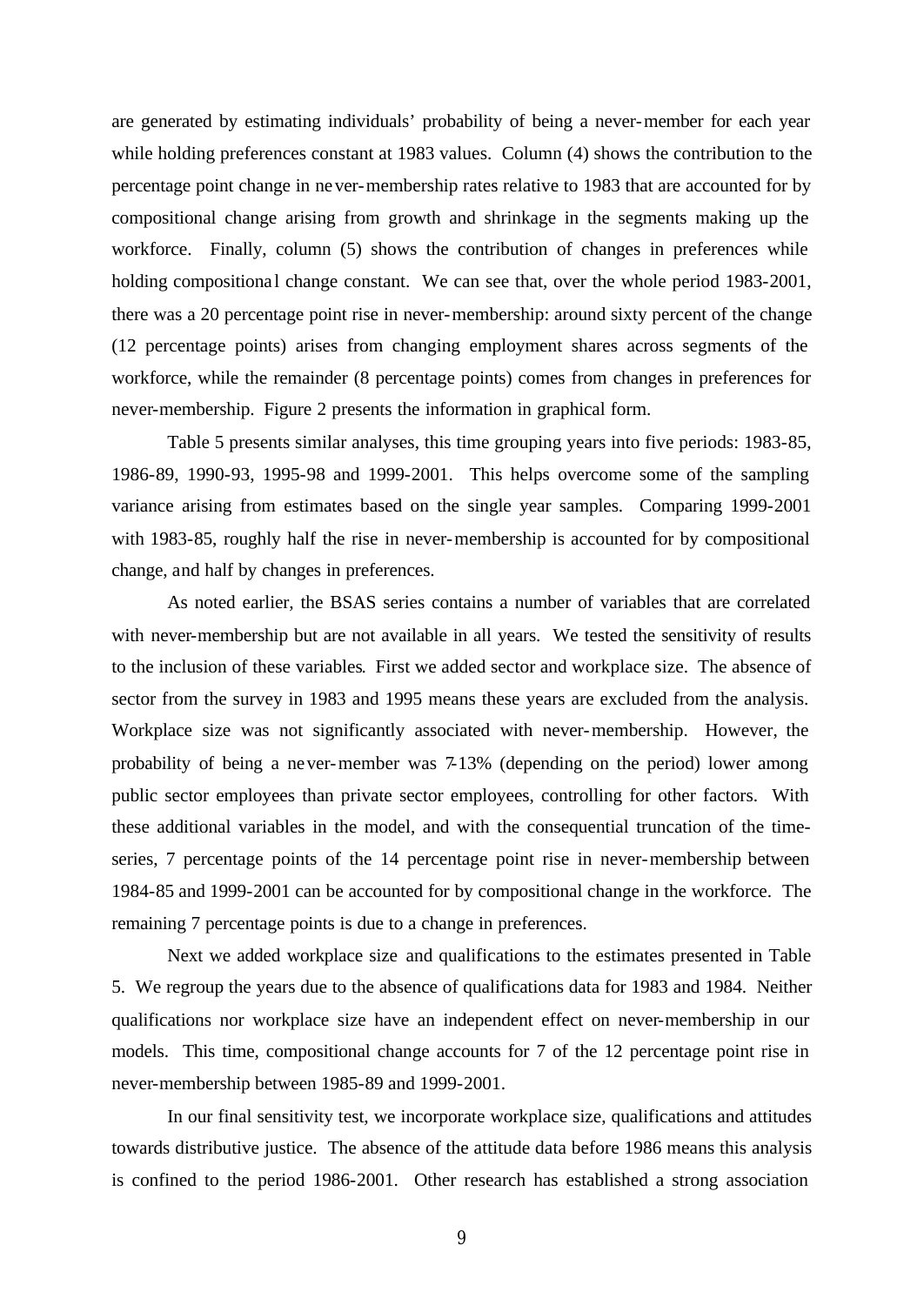between more liberal attitudes on this scale and an increased likelihood of union membership (Bryson and Gomez, 2003). We found being on the 'right' of this scale (that is, scoring 2.8 or more on a scale of 1 to 5) increased the probability of never-membership by 6-12% relative to being on the 'left' of the scale (scoring less than 2.20). With these variables included, compositional effects account for 7 of the 12 percentage points rise in nevermembership between 1986-89 and 1999-2001.

These analyses indicate that compositional change and a change in preferences both contribute substantially to the rise in never-membership between the early 1980s and late 1990s. Although the precise contribution of both varies a little with model specification and the years included in the analyses, compositional change explains a little over half the change, with a change in preferences accounting for the rest.

## **4.4 Changes over time in the significance and quantitative importance of demographic, job and workplace characteristics**

Let us turn to changes over time in the significance and quantitative importance of demographic, job and workplace characteristics in understanding changing employee preferences for never-membership, holding other factors constant. Earlier we showed that never-membership has risen across all types of worker. This analysis takes each worker segment (for instance, gender) and identifies whether differential rates of never-membership increase across worker types within that segment (men and women in the case of gender) were significantly different from one another, holding other factors constant.

Table 6 presents estimates of never-membership by grouped year. They are linear probability models so the coefficients can be interpreted as the percentage change in the probability of never-membership associated with a characteristic, holding other factors constant. We control for workplace-level union recognition, thus netting out the constraints and opportunities for membership associated with the availability of a union on-site. Thus, it is arguable that changing associations with never-membership identified in the models tell us about changes in preferences for membership. $6$  We return to this in Section 4.5.

<sup>&</sup>lt;sup>6</sup> There are two reasons why we can not claim that our analysis fully accounts for the relationship between union availability and preferences for unionisation. First, other variables may not be independent of workplace-level unionisation because different types of worker may sort themselves into unionised and non-unionised workplaces according to the gains they may obtain by being unionised. Employers may also be able to select from among those desirous of union membership. Secondly, if differential sorting has gone on over the period of our analysis, this may affect the interpretation of the independent effects of other variables in our models.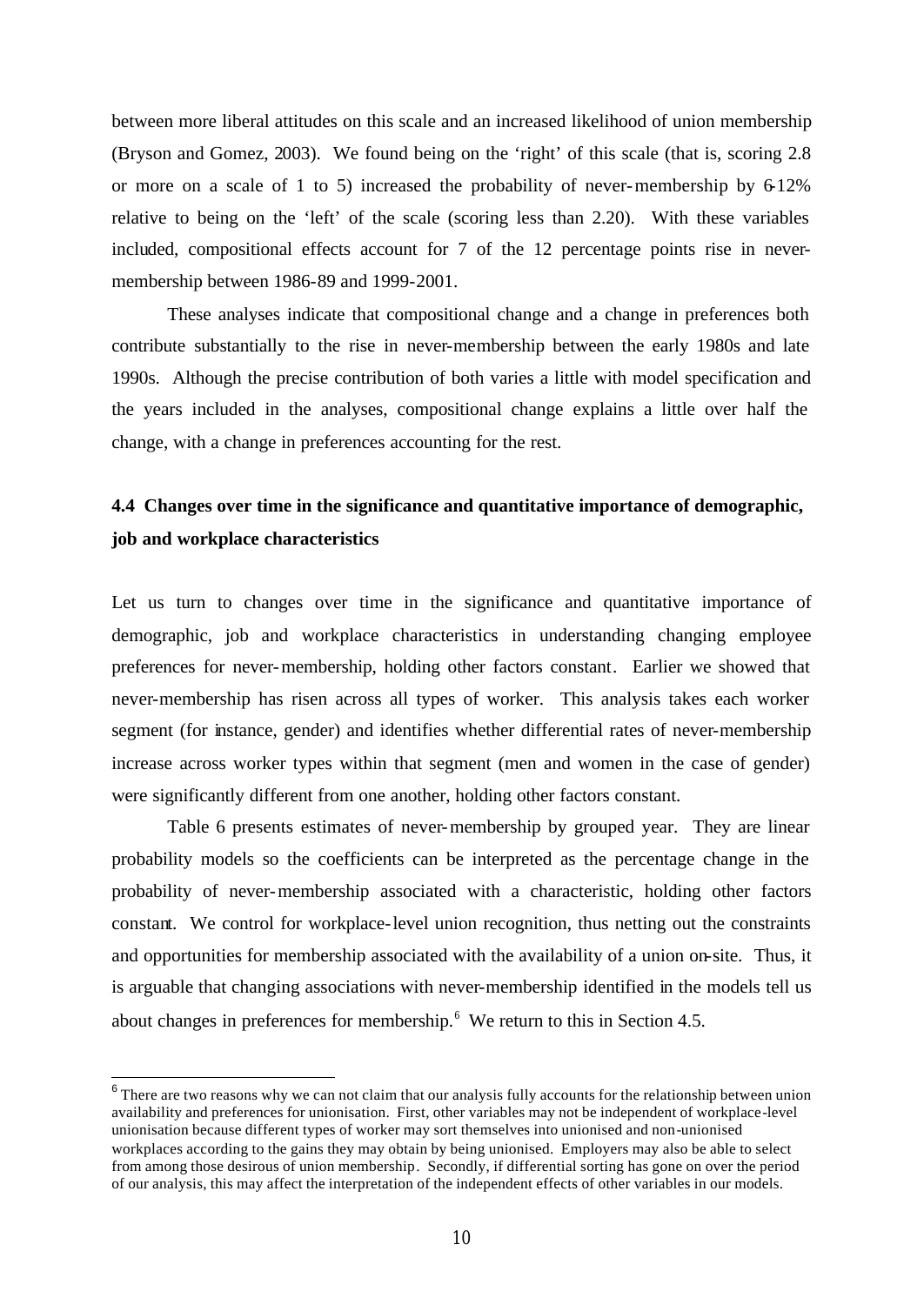The association between the three demographic characteristics in the model and never-membership probabilities change markedly over the period. Gender is not associated with never-membership in the 1980s. In the 1990s, women's probability of nevermembership is about 6% higher than men's, but the differential closes by the end of the century and is no longer statistically significant. Until the mid-1990s, non-whites had a higher probability of never-membership than whites, but the difference is not apparent after the mid-1990s. Young workers have had a higher probability of never-membership since the beginning of the BSAS, but the size of the effect has grown. In the early 1980s, workers aged under-25 had a probability of never-membership that was 18% higher than older workers. This had risen to 29% by 1999-2001. A formal test of whether the coefficients altered significantly between 1983-85 and 1999-2001 indicates that the shift in preferences of non-whites relative to whites and the young versus the old are statistically significant.<sup>7</sup> Where employees live also matters, with those in the South significantly more likely to be never-members than those living elsewhere: variation in regional effects over time is not statistically significant.

Turning to job characteristics, the negative association between never-membership and full-time working apparent in the 1980s had disappeared by the 1990s. Throughout the period non-manual workers had higher probabilities of never-membership than manual workers, but the size of the effect did not differ much over time. Similarly, low-paid workers were more likely to be never-members throughout but the size of the effect did not differ significantly.

Perhaps most interesting of all is the effect of workplace-level union recognition. Employees in unionised workplaces had a 40% lower probability of never-membership than similar employees in non-unionised workplaces. The size of this effect has not changed significantly over the period. Recall that the shift-share analysis presented in Table 3 indicated that changes in preferences accounted for roughly half of the rise in nevermembership along this dimension. The analysis in Table 6 shows that, controlling for other

 $\overline{a}$ 

<sup>&</sup>lt;sup>7</sup> The formula for this test is **D**<sup>1</sup> – **D**<sup>2</sup>/<sub>*c*-<sup>2</sup> + c<sup>-2</sup></sub> 2 2 1  $1 - D$  2  $se_1^2 + se$ **<sup>1</sup> − <b>***b*<sup>2</sup>  $\sqrt{\frac{2}{\sqrt{2}}}$  where beta<sub>1</sub> signifies the coefficient in the first period,

beta<sub>2</sub> signifies the coefficient in the second period,  $se<sub>i</sub><sup>2</sup>$  is the square of the standard error for the coefficient in the first period and  $se_2^2$  is the square of the standard error for the coefficient in the second period. The changes in the coefficients between the beginning and the end of the period on ethnicity and age are both statistically significant at a 99% level of confidence.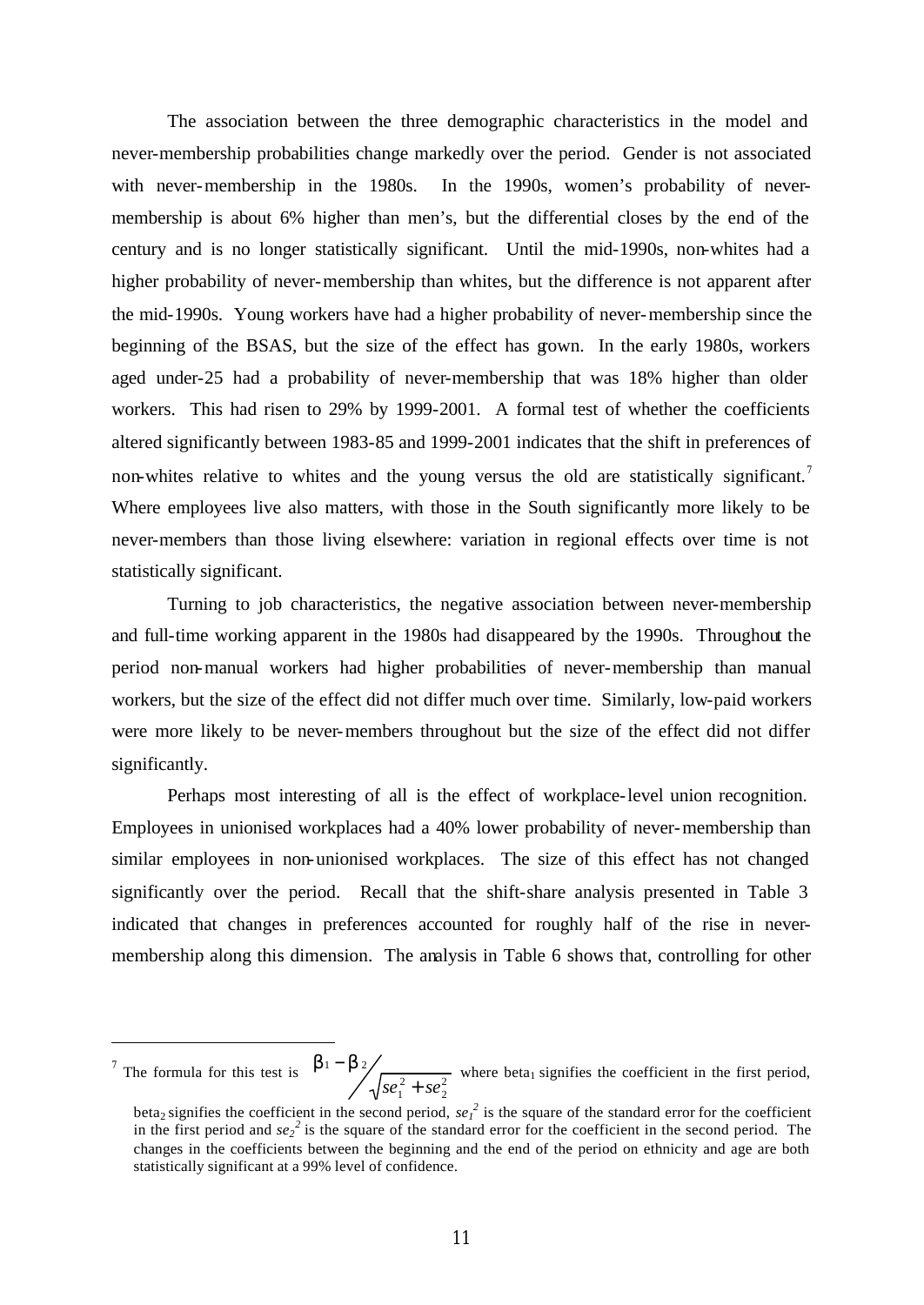factors, the rate at which the preference for never-membership declined did not differ significantly across employees in unionised and non-unionised workplaces.

We also estimated the impact of workplace size, sector, qualifications and attitudes to distributive justice over time for the years that these variables were available. Workplace size and qualifications were never statistically significant. Being in the public sector lowered the probability of never-membership by 7-13% relative to private sector employment, but there was no trend over time. Similarly, being on the 'right' of the left-right scale raised the probability of never-membership by between 6-12% depending on the period relative to being on the 'left', but there was no time-trend.

In general, then, coefficients attached to workplace and job characteristics did not shift a great deal over the period. The exception was full-time employment, which was no longer associated with lower never-membership by the 1990s. However, there was substantial change in preferences attached to demographic characteristics.

#### **4.5 Determinants of never-membership in the unionised sector**

Above we showed that one of the reasons for the rise in never-membership was the decline in the presence of a union at the workplace. Others have highlighted the growth in non-union workplaces as contributing to the decline in union membership in Britain (Millward et al., 2000; Machin, 2000). The absence of workplace-level unionisation may affect individual employees' decisions to join a union because the cost of organising an unorganised workplace in order to become a union member is higher than the cost of becoming a member in an already unionised workplace (Farber, 2001; Green, 1990; Bryson and Gomez, 2002). An alternative perspective would be to consider individuals' propensity to join a union, on the one hand, and their opportunities for doing so, on the other, as important determinants of the union joining decision (Bain and Elshekh, 1976; Disney, 1990). $^8$  Those opportunities are greatest where there is already a union in place. In keeping with workplace-level analyses (Millward et al, 2000), we find the propensity to be a member has declined since the early 1980s even among those with the best opportunities to join (those facing the lowest costs) – that is, those in unionised workplaces (Table 7). Three-quarters of the 12 percentage point

<sup>&</sup>lt;sup>8</sup> In fact, these two perspectives are not that dissimilar because the extent to which individuals perceive an <sup>8</sup> 'opportunity' to unionise depends to a large degree on perceived costs and benefits of organising.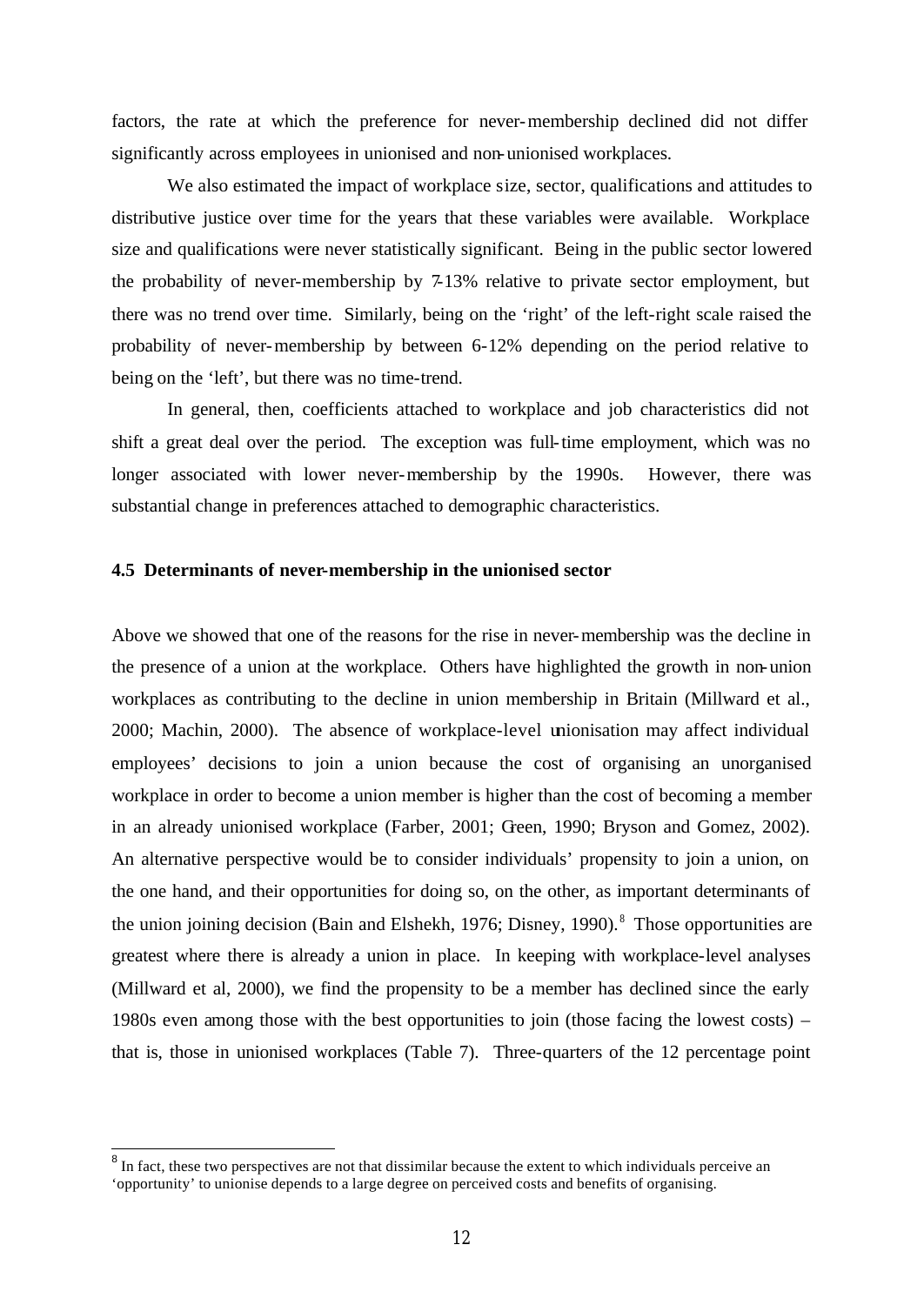drop in membership in unionised workplaces since the early 1980s is accounted for by the rise in never-membership.<sup>9</sup>

In light of the discussion above, an analysis of employees' decisions never to join a union, even when they have a recognised union on-site, provides an opportunity to understand possible reasons for the decline in union membership density within the unionised sector.

Table 8 presents results from linear probability models estimating never-membership for grouped years among employees working in unionised workplaces. Between 1983-85 and 1999-2001 never-membership in the unionised sector rose 9 percentage points. Under the models presented in Table 8, this change was due exclusively to compositional effects. It is possible that preferences are less important in explaining changes in the never-membership rate in the unionised sector than in the economy as a whole because some self-sorting plays a role in determining whether individuals are employed in a unionised or non-unionised workplace in the first place. Different types of workers may choose to apply in unionised and non-unionised workplaces according to the gains they may obtain by being unionised. Equally, employers may also select from among those most (or least) desirous of union membership (Abowd and Farber, 1982). If so, employees' characteristics dictate whether they choose (or are chosen by employers) to enter unionised workplaces, and thus have the opportunity to join a union without incurring the large costs of organising a non-unionised workplace.

This does not mean that preferences for never-membership within the unionised sector are of no consequence. As Table 8 shows, there were significant shifts in preferences within particular dimensions of the workforce. For instance, the probability of nevermembership rose dramatically for young workers relative to older workers in the unionised sector over the period (the relative probability rising from 13% in 1983-85 to 28% in 1999- 2001). The probability of never-membership also rose significantly among low and midearner employees relative to high earners. On other dimensions, there was a convergence in never-membership rates – for instance, between men and women, full-timers and part-timers and manual and non-manual workers.

<sup>&</sup>lt;sup>9</sup><br>The Workplace Industrial Relations Survey Series indicates that aggregate union density in recognised workplaces fell from 75% in 1984 to 56% in 1998, a drop of 19 percentage points (authors' calculations). Over the same period, BSAS indicates a decline from 71% to 60%, a drop of 11 percentage points. The discrepancies in density levels and rates of decline may be accounted for by differences in sample coverage. WIRS is confined to workplaces with 25+ employees but includes employees regardless of hours worked. BSAS has no employment size threshold but is confined to employees working at least 10 hours per week.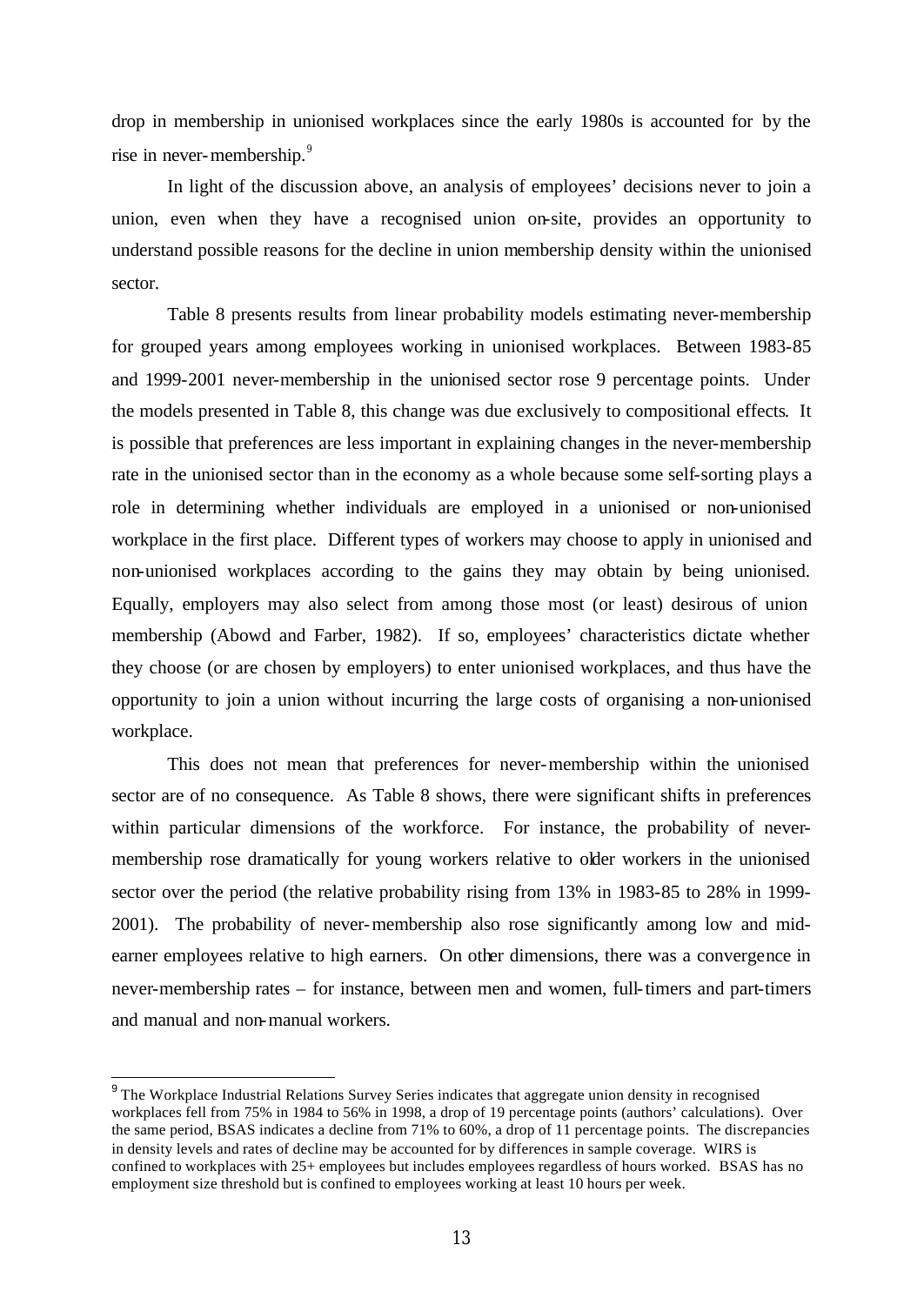## **5. Discussion and Conclusions**

Using repeat cross-sectional data from the *British Social Attitudes Surveys* we have shown that the decline in union membership in Britain is accounted for by the rising percentage of employees who have never been union members. There was a significant rise in nevermembership in the 1990s relative to the 1980s and this trend accelerated in the second half of the 1990s.

In the economy as a whole, a little over half the rise in never-membership is due to compositional change in the workforce, in that segments with traditionally high rates of never-membership increased their share of employment. The remainder is accounted for by within-group changes in never-membership density. These within-group changes may be indicative of changing preferences for union membership. The rise in young people's probability of never-membership relative to older workers over the period is particularly marked, and is apparent in the whole economy and the unionised sector. The estimated probability of never-membership over time did not vary much with workplace and job characteristics. The exception was full-time employment status which, by the 1990s, was no longer associated with a lower never-membership rate than part-time employment.

The biggest single factor determining the probability of never-membership is whether or not an individual is employed in a workplace with a recognised union. Employees in unionised workplaces had a 40% lower probability of never-membership than similar employees in non-unionised workplaces. The size of this effect has not changed very much since the early 1980s. However, the decline in workplace unionisation has contributed very significantly to the rise in never-membership in the economy. Intriguingly, three-quarters of the decline in union density within unionised workplaces is accounted for by a rise in nevermembership, indicating that the rise in never-membership is not simply a function of overt employer opposition or the increasing organising costs of becoming a member implied by the rise in non-unionised workplaces.

These findings have a number of practical implications for the future of unions and union organising. Compositional changes in the workforce have conspired against unions because they have resulted in an increasing proportion of employment going to the types of workers who have traditionally been less inclined to unionise. If these changes continue into the future, we can expect further declines in union membership. Of course, it is by no means certain that these compositional changes will continue. For instance, in view of public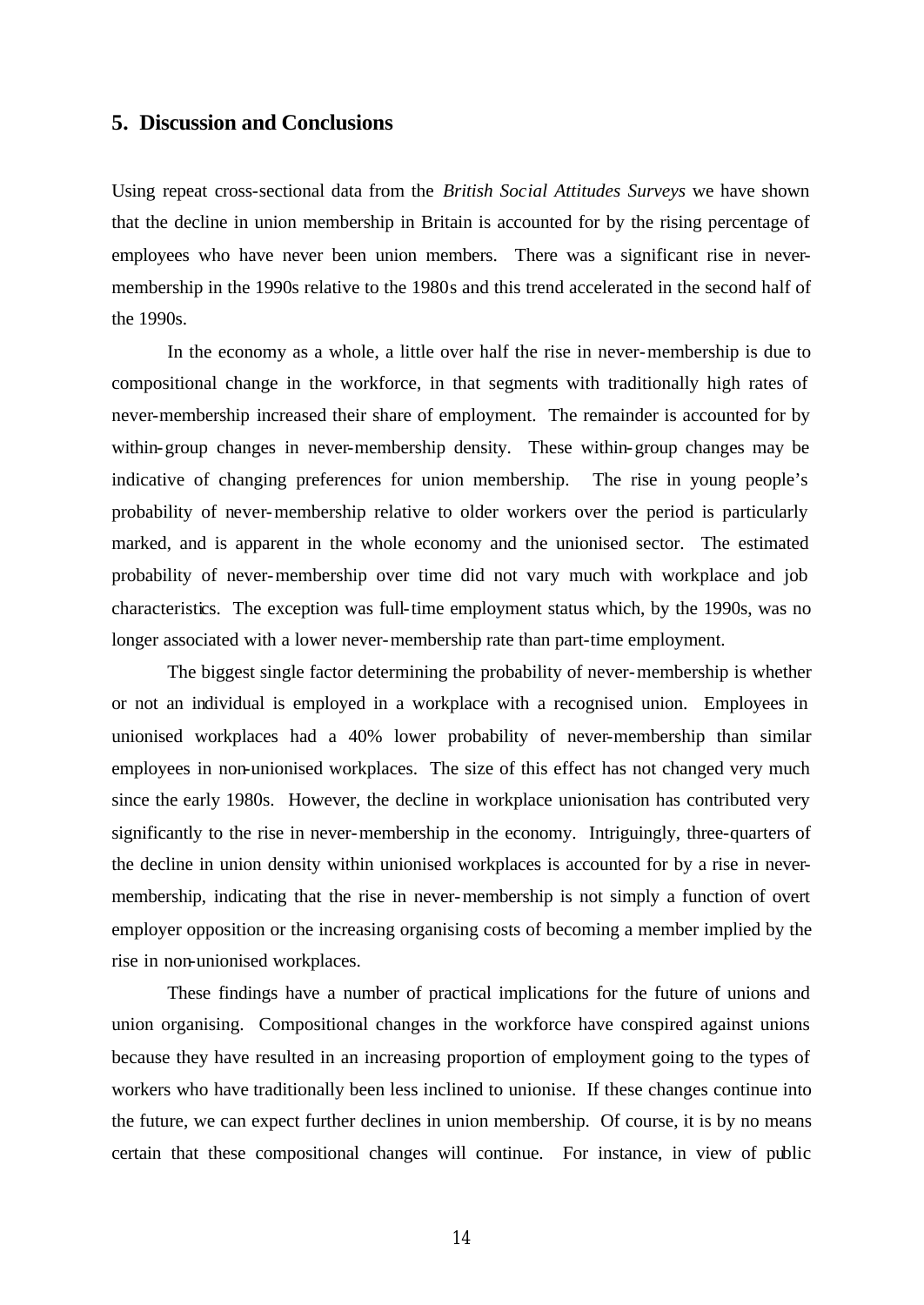concern about public services, one might anticipate some relative growth in the public sector (where unions are traditionally strong). Perhaps more unsettling for union organisers is the finding that the rate of never-membership rose across all segments of the workforce in the 1980s and 1990s. This universal move away from unionism makes it difficult for unions to know where to focus their organising energies. However, union organisers can take some comfort from the fact that changing preferences for unionisation accounted for nearly half the rise in never-membership. There is little unions can do to alter the nature of workforce compositional change but they may be able to persuade employees to alter their preferences for union membership - provided they correctly diagnose why it is that employees have stopped joining unions.

Of course, this last point is extremely important. Unions' ability to offer 'value' to employees is severely limited where they are unable to establish bargaining rights with employers. Getting onto a better footing with employers – one that brings the prize of recognition – may be the best way to make substantial membership gains in the longer-term. But with never-membership rates within the unionised sector rising by 64% since the early 1980s, this is not enough on its own. Unions are faced with the challenge of proving their relevance and effectiveness to the 23% of employees in the unionised sector who have never become members. Achieving this is probably less costly to unions than seeking to organise unorganised workplaces and, at least in the short-term, it may present the best opportunity for making substantial membership gains.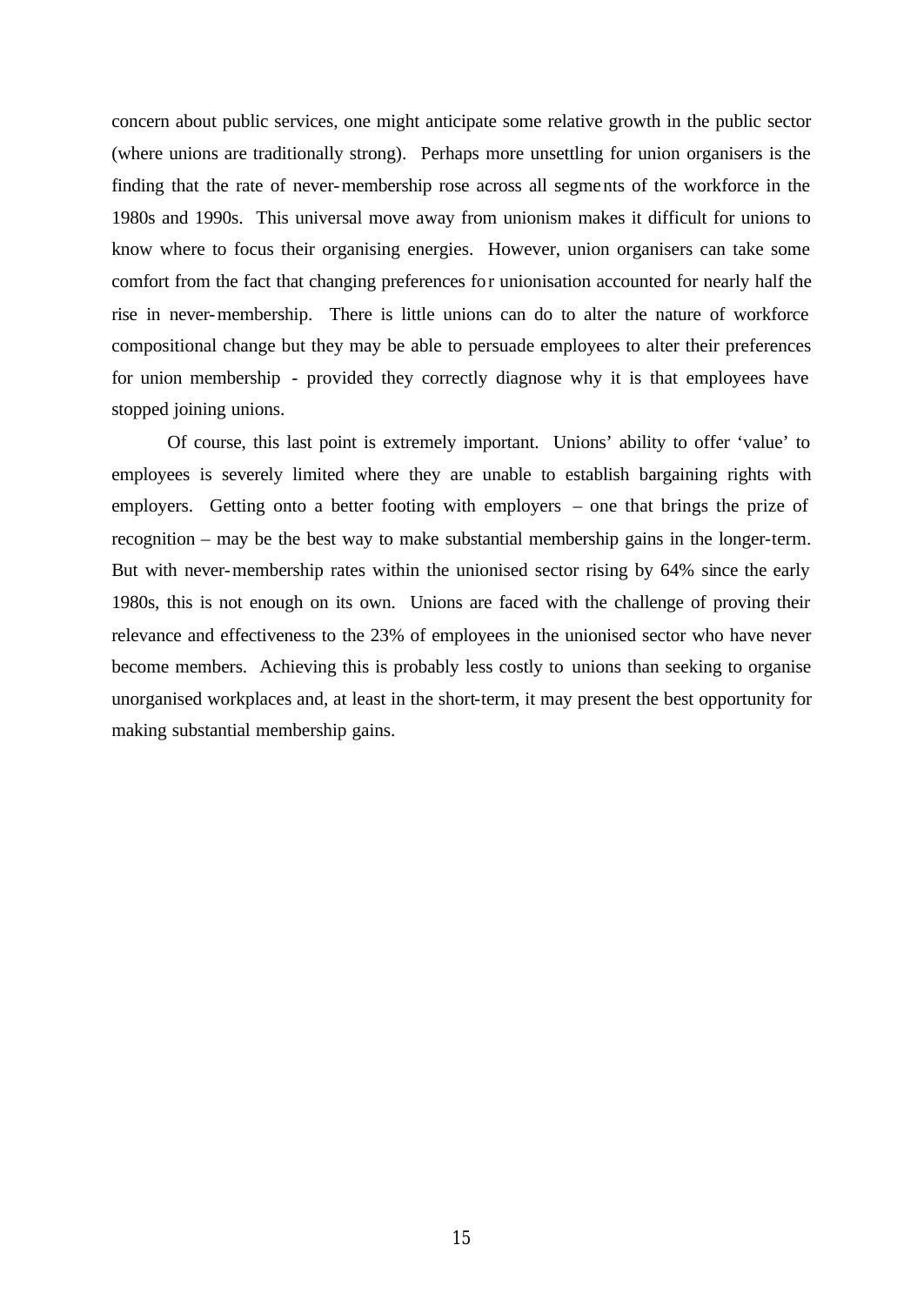



Note: Mid-point rates have been interpolated for years in which the survey was not conducted (1988 and 1992) and years in which the question on ex-membership was not asked (1994 and 1997).

# **Figure 2: Rising never-membership in Britain: the contribution of 'compositional' and 'propensity' change, 1983-2001.**

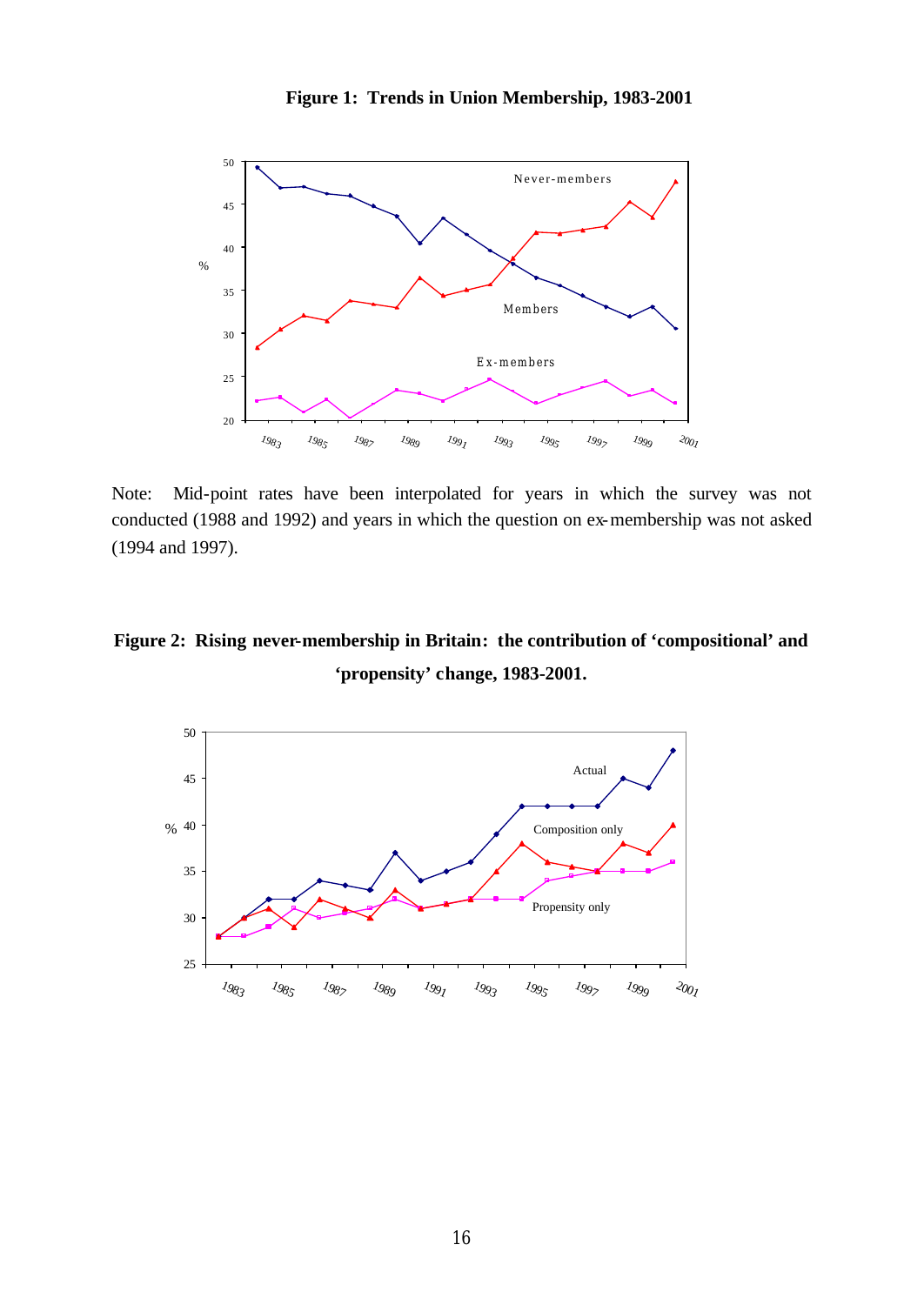|                   | Total   |               | <b>Unionised Sector</b> |               | <b>Non-Union Sector</b> |               |
|-------------------|---------|---------------|-------------------------|---------------|-------------------------|---------------|
| Life Event        | 1983-85 | 1999-<br>2001 | 1983-85                 | 1999-<br>2001 | 1983-85                 | 1999-<br>2001 |
| <b>Males</b>      |         |               |                         |               |                         |               |
| Never-membership  | 26      | 57            | 8                       | 34            | 52                      | 75            |
| Ever membership   | 74      | 43            | 92                      | 66            | 48                      | 25            |
| Bachelor's degree | 17      | 28            | 19                      | 32            | 13                      | 24            |
| Marriage          | 78      | 68            | 80                      | 65            | 76                      | 71            |
| Females           |         |               |                         |               |                         |               |
| Never-membership  | 37      | 59            | 14                      | 31            | 68                      | 83            |
| Ever membership   | 63      | 41            | 86                      | 69            | 32                      | 17            |
| Bachelor's degree | 24      | 27            | 32                      | 27            | 15                      | 27            |
| Marriage          | 70      | 68            | 72                      | 70            | 66                      | 66            |

|  |  | Table 1: Union membership compared to other life events for those aged 25-34 |  |  |  |  |  |
|--|--|------------------------------------------------------------------------------|--|--|--|--|--|
|--|--|------------------------------------------------------------------------------|--|--|--|--|--|

Notes: Ever membership includes both current members and non-members who have been members in the past. Married includes living as married. Life events in 1983-85 are for birth cohort born between 1949 (aged 34 in 1983) and 1960 (aged 25 in 1985) and for 1999-2001 the birth cohort is born between 1965 (aged 34 years in 1999) and 1976 (aged 25 in 2001).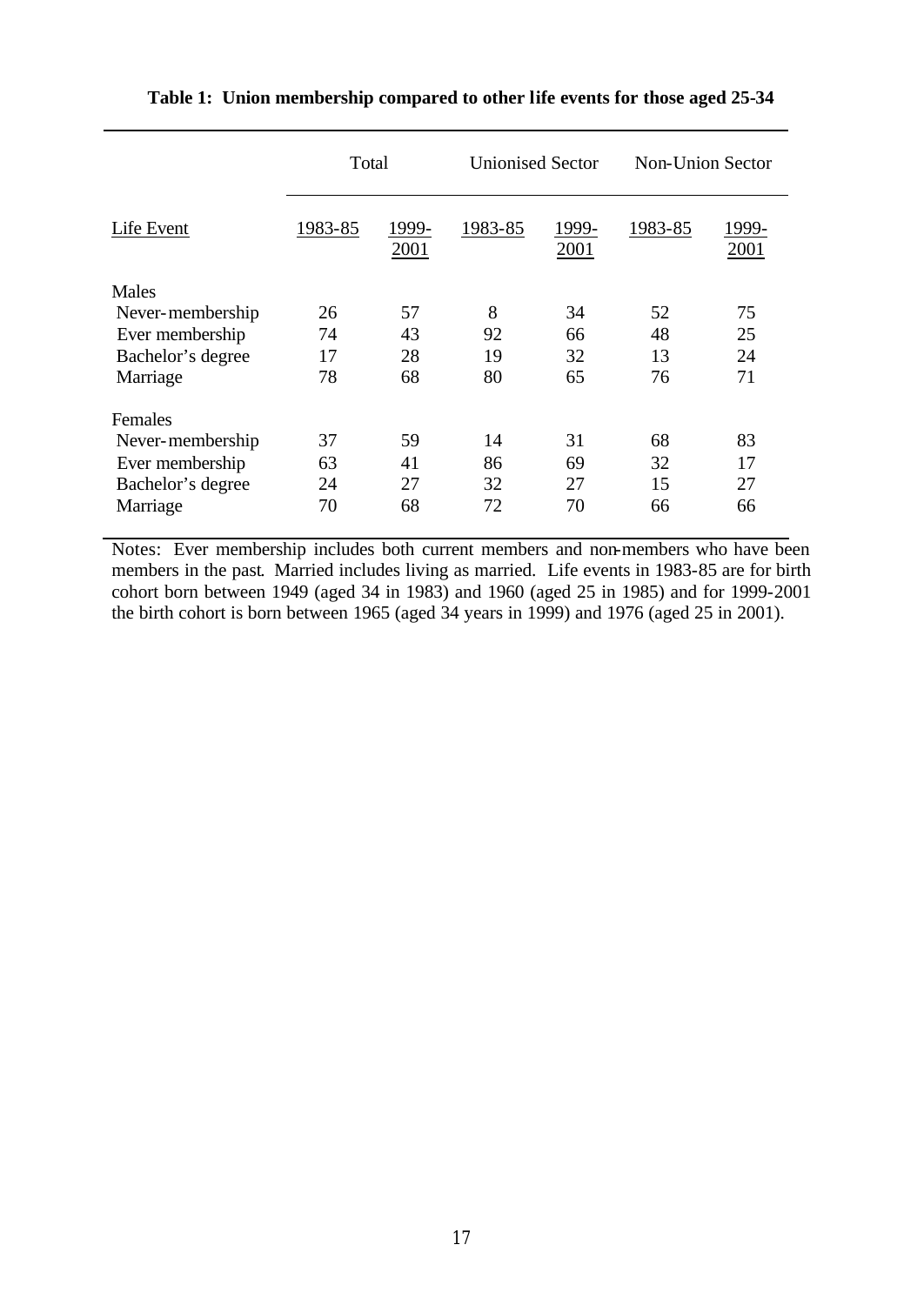| 1 avit 4.                       | Three themes and using never-inembersing |               |               |               |
|---------------------------------|------------------------------------------|---------------|---------------|---------------|
|                                 | (1)                                      | (2)           | (3)           | (4)           |
| 1. Year (ref: 1983)             |                                          |               |               |               |
| 1984                            | 0.020                                    |               |               |               |
|                                 |                                          |               |               |               |
|                                 | (0.83)                                   |               |               |               |
| 1985                            | 0.036                                    |               |               |               |
|                                 | (1.56)                                   |               |               |               |
| 1986                            | 0.031                                    |               |               |               |
|                                 | (1.50)                                   |               |               |               |
| 1987                            | $*0.054$                                 |               |               |               |
|                                 |                                          |               |               |               |
|                                 | (2.53)                                   |               |               |               |
| 1989                            | $*0.046$                                 |               |               |               |
|                                 | (2.19)                                   |               |               |               |
| 1990                            | $**0.080$                                |               |               |               |
|                                 | (3.75)                                   |               |               |               |
| 1991                            | $*$ $*0.060$                             |               |               |               |
|                                 |                                          |               |               |               |
|                                 | (2.67)                                   |               |               |               |
| 1993                            | $**0.073$                                |               |               |               |
|                                 | (3.26)                                   |               |               |               |
| 1995                            | $*$ $*$ 0.132                            |               |               |               |
|                                 | (6.05)                                   |               |               |               |
| 1996                            | $**0.131$                                |               |               |               |
|                                 |                                          |               |               |               |
|                                 | (6.12)                                   |               |               |               |
| 1998                            | $**0.139$                                |               |               |               |
|                                 | (6.42)                                   |               |               |               |
| 1999                            | $**0.168$                                |               |               |               |
|                                 | (7.67)                                   |               |               |               |
| 2000                            | $*$ $*0.150$                             |               |               |               |
|                                 |                                          |               |               |               |
|                                 | (7.01)                                   |               |               |               |
| 2001                            | $**0.191$                                |               |               |               |
|                                 | (8.90)                                   |               |               |               |
| 2. Year, grouped (ref: 1983-85) |                                          |               |               |               |
| 1986-89                         |                                          | 0.024         | 0.012         | 0.006         |
|                                 |                                          | (1.96)        | (0.85)        | (0.48)        |
|                                 |                                          |               |               |               |
| 1990-94                         |                                          | $*$ 0.052     | $**0.048$     | $*0.029$      |
|                                 |                                          | (4.02)        | (3.54)        | (2.38)        |
| 1995-98                         |                                          | $*$ $*$ 0.115 | **0.099       | $**0.063$     |
|                                 |                                          | (9.06)        | (5.92)        | (4.40)        |
| 1999-2001                       |                                          | $*$ $*0.151$  | $*$ $*$ 0.126 | $*$ *0.085    |
|                                 |                                          | (11.88)       | (5.93)        | (4.66)        |
|                                 |                                          |               |               |               |
| 3. Unemployment-vacancy ratio   |                                          |               | $-0.002$      | $-0.001$      |
|                                 |                                          |               | (1.46)        | (0.81)        |
| 4. Aged 18-24                   |                                          |               |               | $*$ $*0.250$  |
|                                 |                                          |               |               |               |
|                                 |                                          |               |               | (23.08)       |
| 5. Gross earnings (ref: high)   |                                          |               |               |               |
| Low                             |                                          |               |               | **0.079       |
|                                 |                                          |               |               | (7.57)        |
| Mid-level                       |                                          |               |               | 0.011         |
|                                 |                                          |               |               |               |
|                                 |                                          |               |               | (1.21)        |
| Missing                         |                                          |               |               | $*$ $*$ 0.093 |
|                                 |                                          |               |               | (6.11)        |
| 6. Non-white (ref: white)       |                                          |               |               | $*0.036$      |
|                                 |                                          |               |               |               |
|                                 |                                          |               |               | (2.26)        |
| 7. Female (ref: male)           |                                          |               |               | $*$ $*0.033$  |
|                                 |                                          |               |               | (4.08)        |
| 8. Full-timer (ref: part-timer) |                                          |               |               | $-0.016$      |
|                                 |                                          |               |               | (1.46)        |
| 9. Manual (ref: non-manual)     |                                          |               |               | $**-0.085$    |
|                                 |                                          |               |               |               |
|                                 |                                          |               |               | (11.28)       |

|  | Table 2: Time-trends and rising never-membership |
|--|--------------------------------------------------|
|  |                                                  |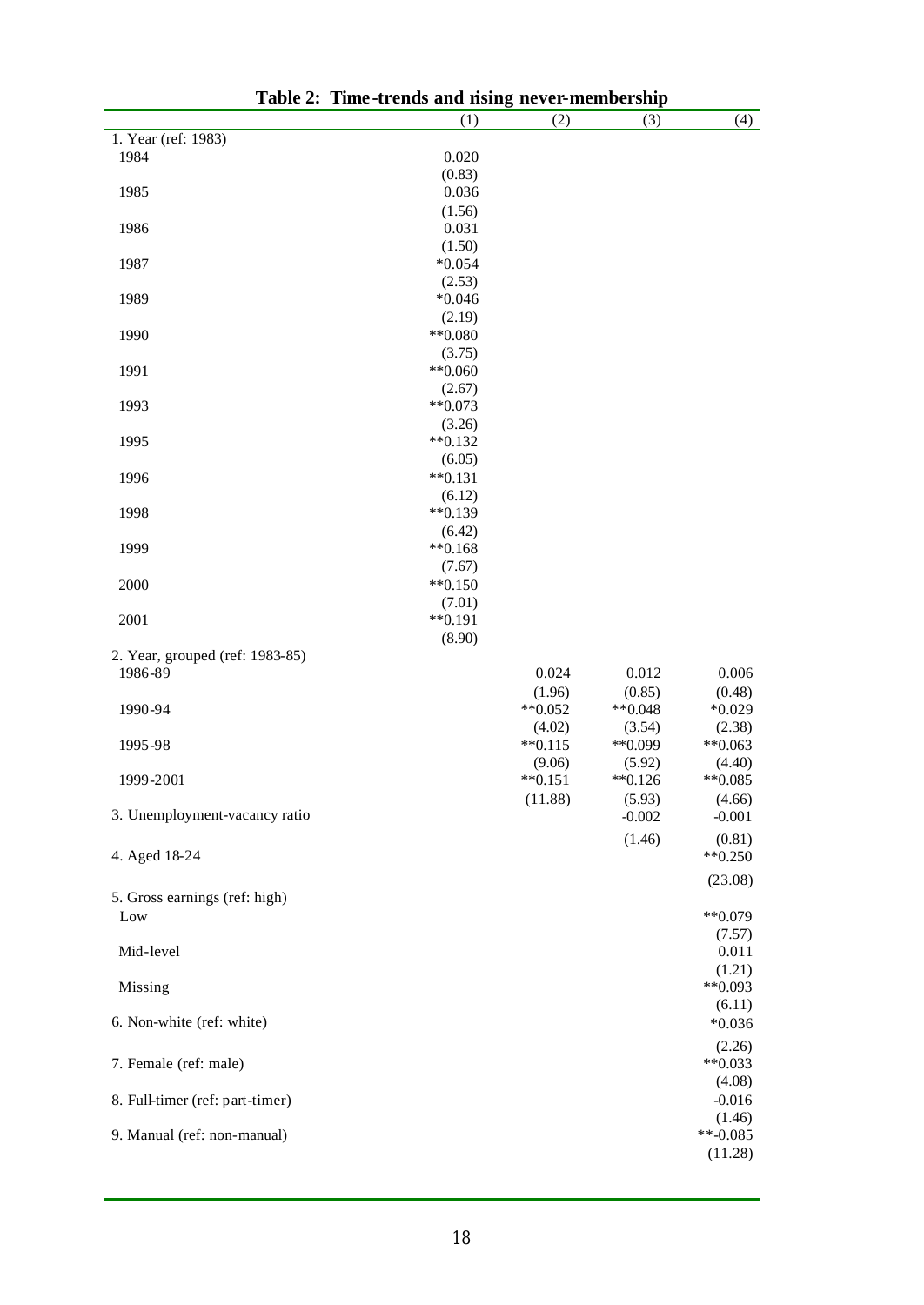|                                                | $\left(1\right)$ | (2)         | (3)           | (4)          |
|------------------------------------------------|------------------|-------------|---------------|--------------|
| 10. Manufacturing (ref: Non-<br>manufacturing) |                  |             |               | 0.012        |
|                                                |                  |             |               | (1.43)       |
| 11. Region (ref: South)                        |                  |             |               |              |
| Midlands/North                                 |                  |             |               | $**-0.077$   |
|                                                |                  |             |               | (10.53)      |
| Scotland/Wales                                 |                  |             |               | $*$ $-0.089$ |
|                                                |                  |             |               | (8.92)       |
| 12. Union recognised (ref: Non-union)          |                  |             |               | $**-0.411$   |
|                                                |                  |             |               | (56.63)      |
| 13. Constant                                   | $*$ $*$ 0.285    | $**0.303$   | $*$ $*$ 0.336 | $**0.577$    |
|                                                | (17.34)          | (31.09)     | (13.93)       | (23.57)      |
| <b>Observations</b>                            | 19350            | 19350       | 19350         | 18601        |
| R-squared                                      | 0.01             | 0.01        | 0.01          | 0.28         |
| Joint significance of time variables           | F(14,19336)      | F(4,19346)  | F(4,19346)    | F(4,18597)   |
|                                                | $)=16.72$        | $= 55.92$   | $= 21.40$     | $=12.66$     |
|                                                | $P>F=0.000$      | $P>F=0.000$ | $P>F=0.000$   | $P>F=0.000$  |
|                                                | 0                | $\Omega$    | $\Omega$      | $\theta$     |

Note: \* denotes significance at a 95% confidence level, \*\* denotes significance at a 99% confidence level.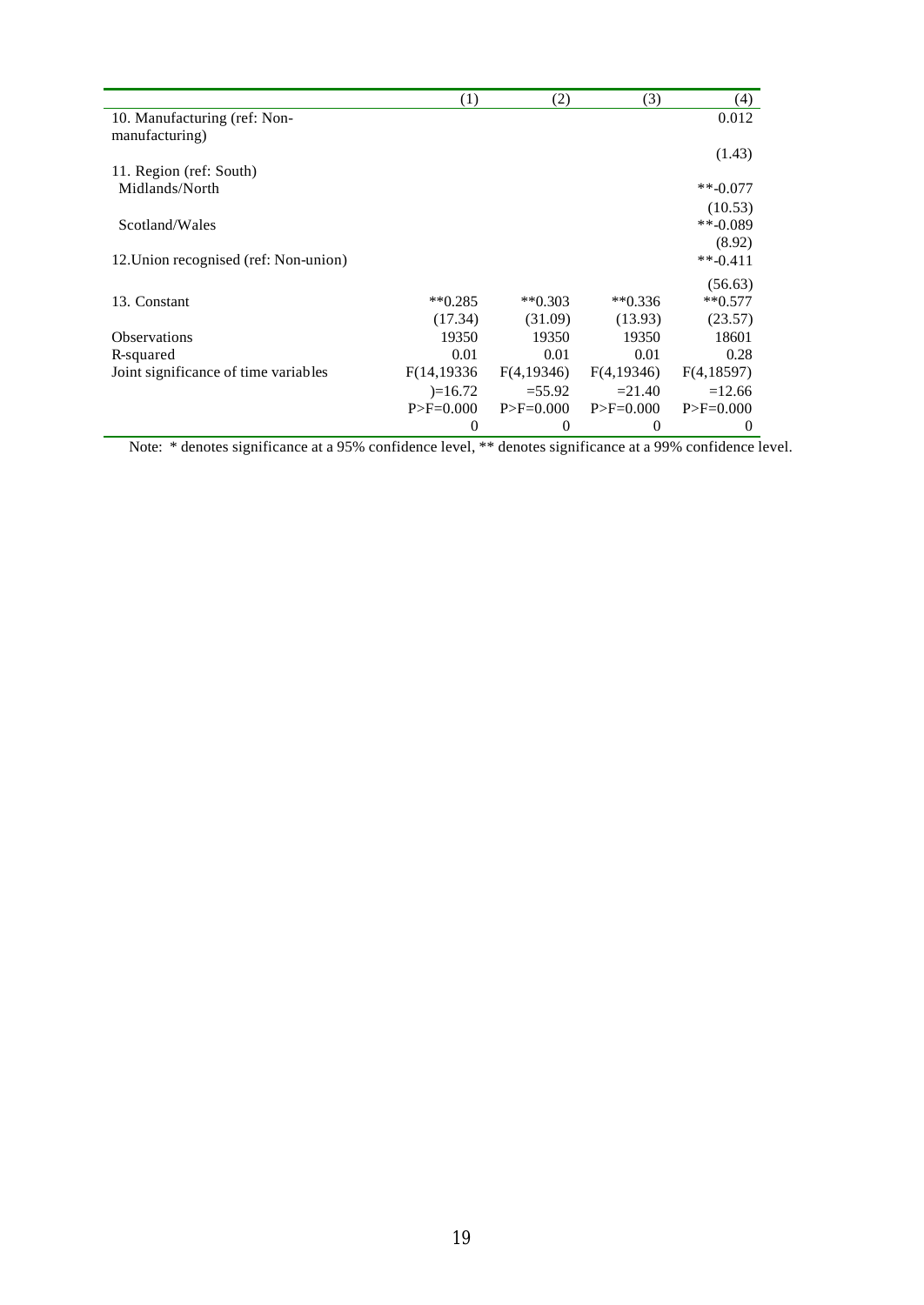|                                  |                      | Share who have |                    | Shift share analysis |                                |                          |  |
|----------------------------------|----------------------|----------------|--------------------|----------------------|--------------------------------|--------------------------|--|
|                                  | Share of employees   |                | never been members |                      | (Percentage Change Due to:)    |                          |  |
|                                  |                      |                |                    |                      | Within-group<br>density change | Compositional            |  |
|                                  | 1983-85              | 1999-<br>2001  | 1983-85            | 1999-<br>2001        |                                | change                   |  |
| 1. By Gender                     |                      |                |                    |                      |                                |                          |  |
| Male                             | 56                   | 49             | 25                 | 44                   |                                |                          |  |
| Female                           | 44                   | 51             | 37                 | 47                   | 91                             | 9                        |  |
| 2. By Age                        |                      |                |                    |                      |                                |                          |  |
| 18-24                            | 17                   | 12             | 50                 | 78                   |                                |                          |  |
| $25+$                            | 83                   | 88             | 26                 | 41                   | 111                            | $-11$                    |  |
| 3. By Ethnicity                  |                      |                |                    |                      |                                |                          |  |
| White                            | 97                   | 94             | 30                 | 45                   |                                |                          |  |
| Non-white                        | 3                    | 6              | 41                 | 48                   | 96                             | $\overline{\mathcal{A}}$ |  |
| 4. By Left-Right                 |                      |                |                    |                      |                                |                          |  |
| scale                            |                      |                |                    |                      |                                |                          |  |
| High                             | 37                   | 41             | 42                 | 50                   |                                |                          |  |
| Medium                           | 29                   | 31             | 30                 | 43                   |                                |                          |  |
| Low                              | 35                   | 27             | 25                 | 38                   | 97                             | 3                        |  |
| 5. By Hours                      |                      |                |                    |                      |                                |                          |  |
| Full-time                        | 83                   | 76             | 27                 | 44                   |                                |                          |  |
| Part-time                        | 17                   | 24             | 46                 | 49                   | 94                             | 6                        |  |
| 6. By Occupation                 |                      |                |                    |                      |                                |                          |  |
| Manual                           | 46                   | 37             | 25                 | 45                   |                                |                          |  |
| Non-manual                       | 54                   | 63             | 35                 | 45                   | 96                             | $\overline{4}$           |  |
| 7. By Earnings                   |                      |                |                    |                      |                                |                          |  |
| High                             | 37                   | 50             | 22                 | 39                   |                                |                          |  |
| Medium                           | 23                   | 22             | 23                 | 46                   |                                |                          |  |
| Low                              | 40                   | 28             | 42                 | 57                   | 102                            | $-2$                     |  |
| 8. By Qualification<br>High      |                      |                |                    |                      |                                |                          |  |
| Medium                           | 25                   | 36             | 27                 | 42                   |                                |                          |  |
| Low                              | 32                   | 39             | 36                 | 50                   |                                |                          |  |
|                                  | 42                   | 25             | 32                 | 44                   | 100                            | $\boldsymbol{0}$         |  |
| 9. By Workplace size             |                      |                |                    |                      |                                |                          |  |
| $<$ 25 employees                 |                      |                |                    |                      |                                |                          |  |
| $25+$ employees                  | 32                   | 32             | 46                 | 57                   |                                |                          |  |
|                                  | 68                   | 68             | 24                 | 40                   | 100                            | $\boldsymbol{0}$         |  |
| 10. By Sector                    |                      | 29             |                    | $22\,$               |                                |                          |  |
| Public                           | 36                   |                | 13<br>42           |                      |                                |                          |  |
| Private<br>Other                 | 61<br>$\mathfrak{Z}$ | 68<br>3        | 42                 | 55<br>$50\,$         | 83                             | 17                       |  |
|                                  |                      |                |                    |                      |                                |                          |  |
| 11. By Industry<br>Manufacturing | $28\,$               | 19             | $27\,$             | 42                   |                                |                          |  |
| Non-manufact.                    | $72\,$               | 81             | 32                 | 46                   | 96                             | $\overline{\mathcal{A}}$ |  |
| 12. By Region                    |                      |                |                    |                      |                                |                          |  |
|                                  |                      | 14             | 25                 | 35                   |                                |                          |  |
| Scotland/Wales<br>Midlands/North | 13<br>43             | 41             | 24                 | 42                   |                                |                          |  |
| South                            | 45                   | 45             | 38                 | 52                   | 102                            | $-2$                     |  |
| 13. By Unionisation              |                      |                |                    |                      |                                |                          |  |
| Recognition                      |                      |                |                    |                      |                                |                          |  |
| No Recognition                   | 64                   | 47             | 14                 | 23                   |                                |                          |  |
|                                  | 36                   | 53             | 60                 | 66                   | 50                             | 50                       |  |

## **Table 3: Decomposing the rise of never-membership by workforce groupings**

Notes:

a. A description of the shift-share methodology is given in Section 3.1.

b. Left-right scale is not available before 1986 so base period is 1986-89.

c. Workplace size is not available in 1983 so base period is 1984-85.

d. Qualifications are not available in 1983 or 1984 so base period is 1985.

e. Sector figures are not available for 1983 so base period is 1984-85.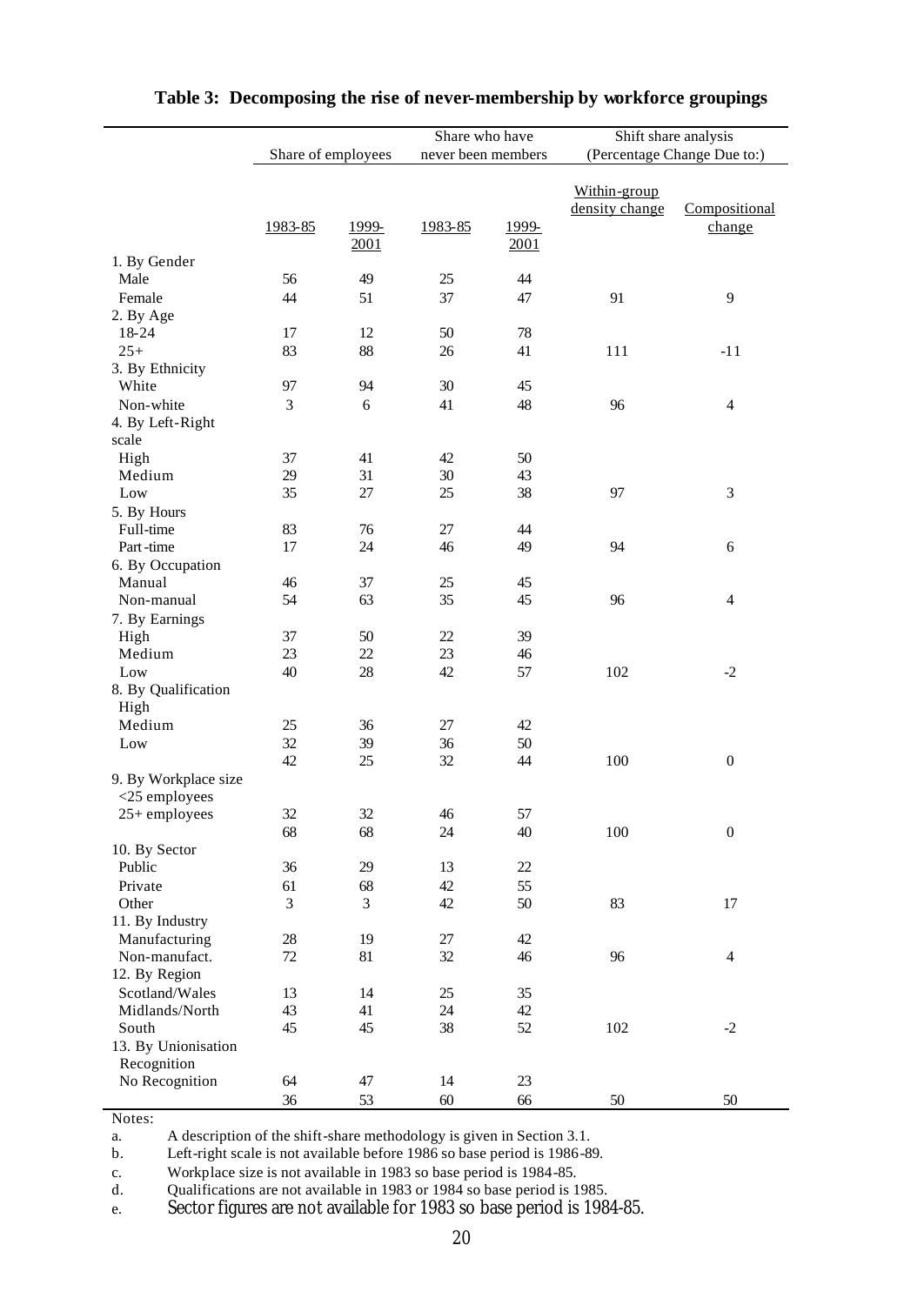|      |          |              |            | Proportion of Total Change Due to |            |
|------|----------|--------------|------------|-----------------------------------|------------|
|      | Actual   | Unrestricted | 1983 Model | Change in                         | Change in  |
|      | rate     | prediction   | prediction | Composition                       | Propensity |
|      | $[1]$    | $[2]$        | $[3]$      |                                   |            |
| Year |          |              |            | $[4]$                             | $[5]$      |
|      |          |              |            |                                   |            |
| 1983 | $0.28\,$ | 0.28         | 0.28       | $0.00\,$                          | $0.00\,$   |
|      |          |              |            | (0)                               | (0)        |
| 1984 | $0.30\,$ | $0.30\,$     | 0.28       | $0.02\,$                          | $0.00\,$   |
|      |          |              |            | (100)                             | (0)        |
|      |          |              |            |                                   |            |
| 1985 | 0.32     | 0.32         | 0.29       | 0.03                              | 0.01       |
|      |          |              |            | (75)                              | (25)       |
|      |          |              |            |                                   |            |
| 1986 | 0.32     | 0.32         | 0.31       | 0.01                              | 0.03       |
|      |          |              |            | (25)                              | (75)       |
| 1987 | 0.34     | 0.34         | 0.30       | 0.04                              | $0.02\,$   |
|      |          |              |            | (67)                              | (33)       |
|      |          |              |            |                                   |            |
| 1989 | 0.33     | 0.33         | 0.31       | $0.02\,$                          | 0.03       |
|      |          |              |            | (40)                              | (60)       |
|      |          |              |            |                                   |            |
| 1990 | 0.37     | 0.37         | 0.32       | 0.05                              | 0.04       |
|      |          |              |            | (55)                              | (45)       |
| 1991 | 0.34     | 0.34         | 0.31       | 0.03                              | 0.03       |
|      |          |              |            | (50)                              | (50)       |
|      |          |              |            |                                   |            |
| 1993 | 0.36     | 0.36         | 0.32       | 0.04                              | 0.04       |
|      |          |              |            | (50)                              | (50)       |
|      |          |              |            |                                   |            |
| 1995 | 0.42     | 0.42         | 0.32       | 0.10                              | 0.04       |
|      |          |              |            | (71)                              | (28)       |
| 1996 | 0.42     | 0.42         | 0.34       | 0.08                              | 0.06       |
|      |          |              |            | (57)                              | (42)       |
|      |          |              |            |                                   |            |
| 1998 | 0.42     | 0.42         | 0.35       | $0.07\,$                          | $0.07\,$   |
|      |          |              |            | (50)                              | (50)       |
|      |          |              |            |                                   |            |
| 1999 | 0.45     | 0.45         | 0.35       | $0.10\,$                          | $0.07\,$   |
|      |          |              |            | (58)                              | (42)       |
|      | 0.44     | 0.44         | 0.35       | 0.09                              | 0.07       |
| 2000 |          |              |            | (56)                              | (44)       |
|      |          |              |            |                                   |            |
| 2001 | $0.48\,$ | 0.48         | 0.36       | 0.12                              | 0.08       |
|      |          |              |            | (60)                              | (40)       |

**Table 4: Contribution of change in composition and change in propensities to the never-membership rate, 1983-2001**

Notes:

a. Meaning of columns is as follows: [1] actual rate of never-membership [2] Predicted rate of nevermembership by year based on model for that year [3] Predicted rate of never-membership by year based on model for 1983 [4] Difference between [2] and [3], numbers in brackets express share of total change in percentage terms [5] Difference in actual rate relative to 1983 minus compositional change, numbers in brackets express share of total change in percentage terms.

b. No surveys were conducted in 1988 and 1992. Data on never-membership are unavailable for 1994 and 1997. Analysis for 1991 excludes ethnicity dummy due to large number of missing cases.

c. Predictions are probabilities based on linear probability estimation accounting for survey design.

d. Models incorporate gender, ethnicity, age, if full-timer, if manufacturing, if manual, banded earnings, region, union recognition.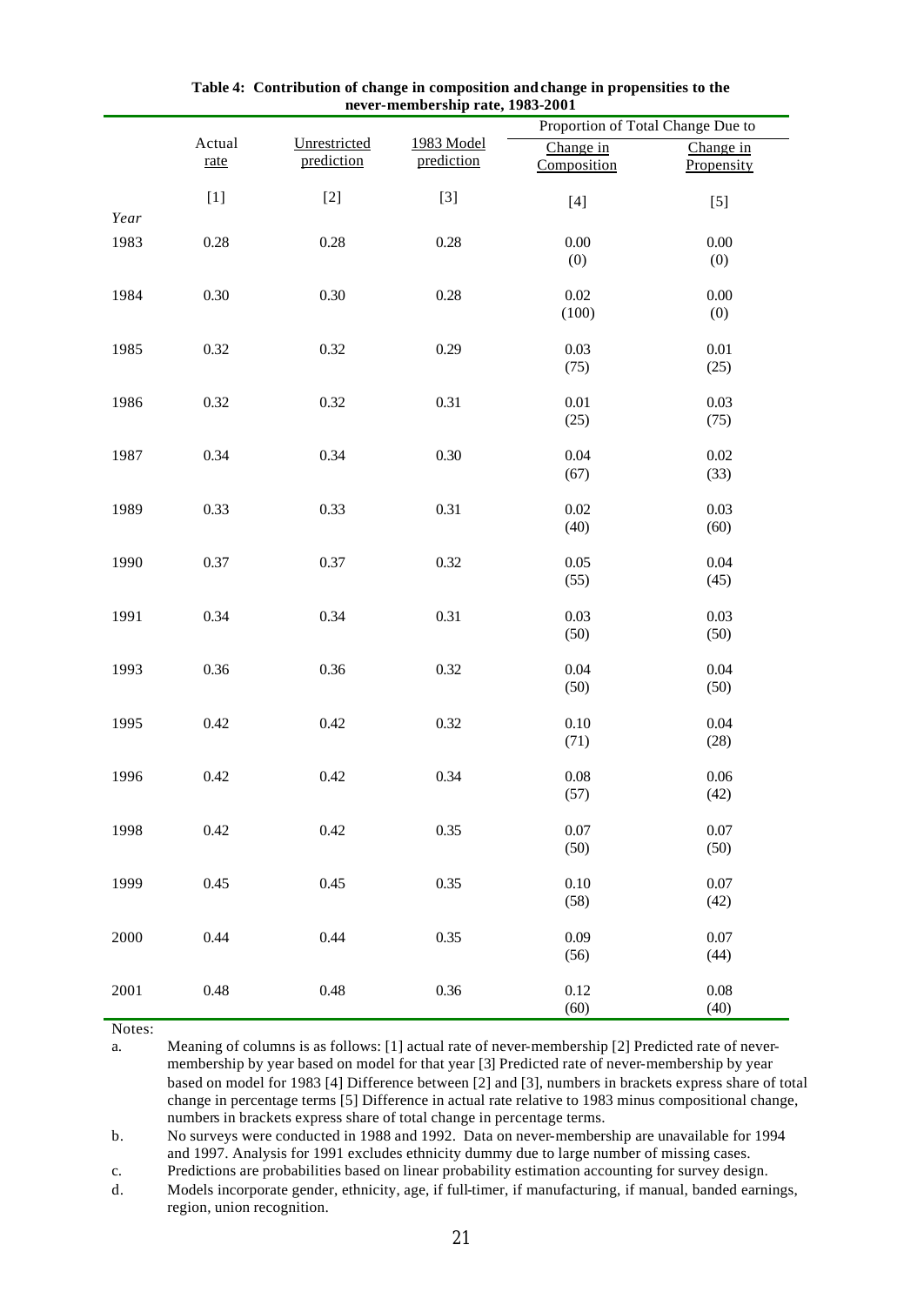|               |                |                            |                                | Proportion of Total Change Due<br>to |                         |  |
|---------------|----------------|----------------------------|--------------------------------|--------------------------------------|-------------------------|--|
|               | Actual<br>rate | Unrestricted<br>prediction | 1983-85<br>model<br>prediction | Compositional<br>change              | Propensity<br>change    |  |
| Period        | $[1]$          | $[2]$                      | $[3]$                          | $[4]$                                | $[5]$                   |  |
| 1983-<br>85   | .30            | .30                        | .30                            | $\overline{0}$<br>(0)                | $\boldsymbol{0}$<br>(0) |  |
| 1986-<br>89   | .33            | .33                        | .32                            | 0.01<br>(33)                         | 0.02<br>(67)            |  |
| 1990-<br>93   | .36            | .36                        | .34                            | 0.02<br>(33)                         | 0.04<br>(67)            |  |
| 1995-<br>98   | .42            | .42                        | .36                            | 0.06<br>(50)                         | 0.06<br>(50)            |  |
| 1999-<br>2001 | .46            | .46                        | .37                            | 0.09<br>(56)                         | 0.07<br>(44)            |  |

## **Table 5: Contribution of change in composition and change in propensities to the never-membership rate by time period, 1983-2001**

Notes:

a. Meaning of columns is as follows: [1] actual rate of never-membership [2] Predicted rate of never-membership by year based on model for that year [3] Predicted rate of nevermembership by year based on model for 1983-85 [4] Difference between [2] and [3], numbers in brackets express share of total change in percentage terms [5] Difference in actual rate relative to 1983-85 minus compositional change, numbers in brackets express share of total change in percentage terms

b. No surveys were conducted in 1988 and 1992. Data on never-membership are unavailable for 1994 and 1997.

c. Predictions are probabilities based on linear probability estimation accounting for survey design.

d. Models incorporate gender, ethnicity, age, if full-timer, if manufacturing, if manual, banded earnings, region, union recognition.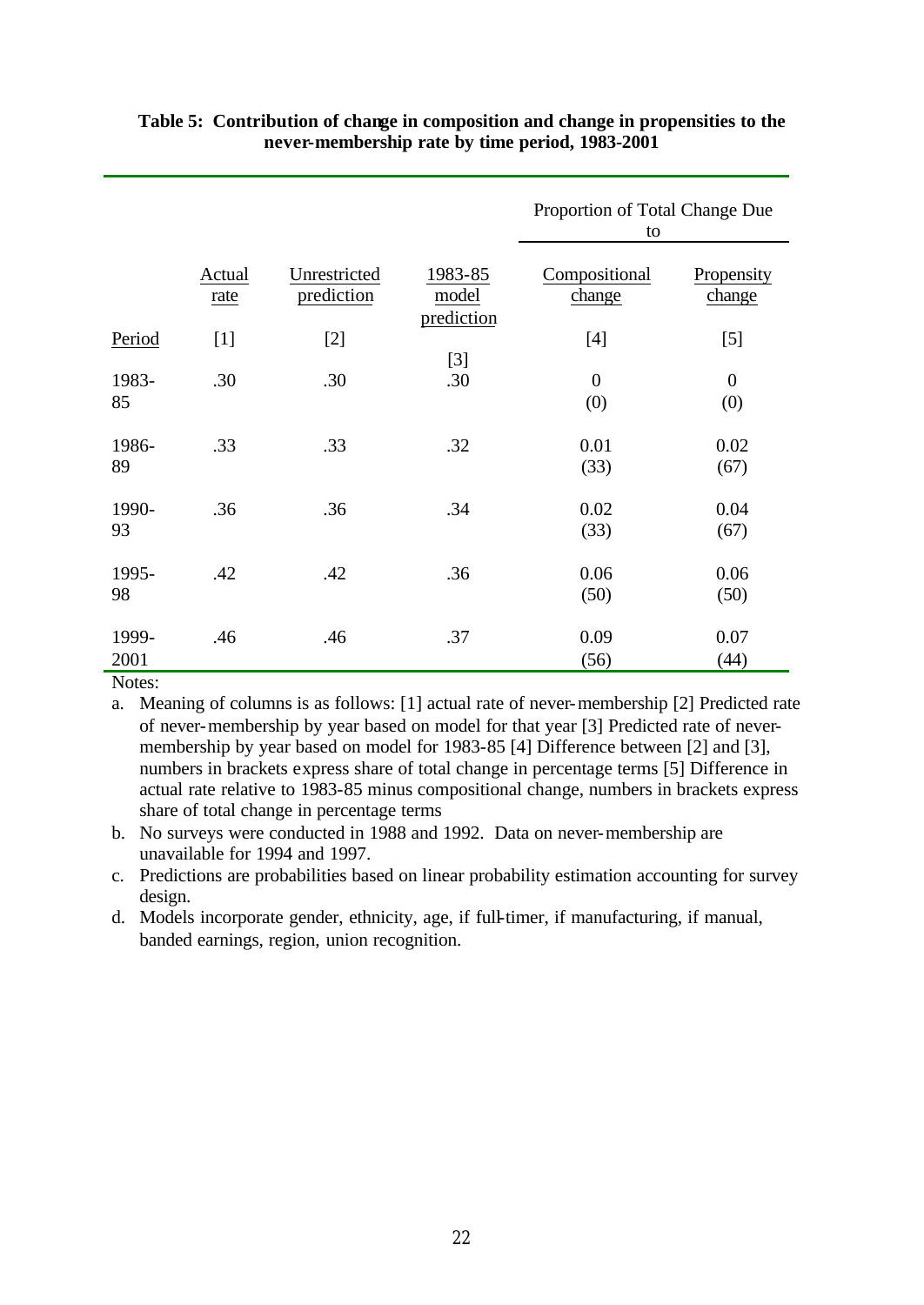|                                  | Dependent Variable: Probability of Never Being a Union<br>Member |                                 |                              |                            |                            |
|----------------------------------|------------------------------------------------------------------|---------------------------------|------------------------------|----------------------------|----------------------------|
|                                  |                                                                  |                                 | Period                       |                            |                            |
| Independent Variables:           | <u>1983-85</u>                                                   | 1986-89                         | 1990-93                      | 1995-98                    | 1999-2001                  |
| 1. Female                        | 0.003                                                            | 0.011                           | $**0.061$                    | $**0.062$                  | 0.019                      |
| 2. Non-white                     | (0.13)<br>$**0.140$                                              | (0.66)<br>$*0.078$              | (3.07)<br>$**0.110$          | (3.77)<br>0.011            | (1.13)<br>$-0.020$         |
| 3. Age 18-24                     | (3.23)<br>$**0.179$                                              | (2.10)<br>$*$ $*0.226$          | (2.79)<br>$**0.270$          | (0.36)<br>$**0.288$        | (0.69)<br>$**0.288$        |
| 4. Full-timer                    | (7.10)<br>$**-0.108$<br>(3.44)                                   | (11.86)<br>$**-0.067$<br>(3.11) | (9.27)<br>$-0.030$<br>(1.14) | (11.66)<br>0.031<br>(1.37) | (12.37)<br>0.030<br>(1.36) |
| 5. Manufacturing                 | $*0.039$<br>(2.08)                                               | 0.006<br>(0.40)                 | 0.013<br>(0.64)              | 0.029<br>(1.56)            | $-0.013$<br>(0.67)         |
| 6. Manual worker                 | $**-0.104$<br>(5.55)                                             | $**-0.092$<br>(6.28)            | $**-0.099$<br>(5.48)         | $**-0.083$<br>(5.17)       | $**-0.066$<br>(4.03)       |
| 7. Gross earnings<br>(ref: High) |                                                                  |                                 |                              |                            |                            |
| Mid-level                        | $-0.004$<br>(0.19)                                               | $-0.029$<br>(1.58)              | 0.010<br>(0.45)              | 0.019<br>(1.02)            | $*0.043$<br>(2.18)         |
| Low                              | $**0.079$<br>(3.19)                                              | $**0.050$<br>(2.58)             | 0.044<br>(1.76)              | $**0.114$<br>(5.13)        | **0.098<br>(4.09)          |
| Missing                          | $*0.079$<br>(2.22)                                               | $**0.087$<br>(2.94)             | $*$ $*$ 0.110<br>(3.27)      | $**0.113$<br>(3.27)        | $*0.077$<br>(2.25)         |
| 8. Region (ref: South)           |                                                                  |                                 |                              |                            |                            |
| Scotland/Wales                   | $**-0.070$<br>(2.73)                                             | $**-0.084$<br>(4.51)            | $***-0.069$<br>(2.67)        | $**-0.080$<br>(3.80)       | $**-0.118$<br>(5.65)       |
| Midlands/North                   | $**-0.101$                                                       | $**-0.067$                      | $**-0.083$                   | $**-0.062$                 | $**-0.081$                 |
|                                  | (5.63)                                                           | (4.65)                          | (4.67)                       | (4.01)                     | (5.21)                     |
| 9. Union recognition             | $**-0.412$                                                       | $**-0.419$                      | $**-0.396$                   | $**-0.416$                 | $**-0.404$                 |
|                                  | (20.26)                                                          | (28.44)                         | (21.94)                      | (28.05)                    | (26.90)                    |
| 10. Constant                     | $**0.675$                                                        | $*$ *0.650                      | $**0.593$                    | $*$ $*0.554$               | $*$ $*0.619$               |
|                                  | (17.72)                                                          | (23.82)                         | (16.94)                      | (19.46)                    | (21.97)                    |
| Observations                     | 2434                                                             | 4344                            | 3066                         | 4366                       | 4391                       |
| R-squared                        | 0.29                                                             | 0.28                            | 0.27                         | 0.27                       | 0.25                       |

## **Table 6: Linear probability models estimating never-membership by worker groupings, for 5 periods**

Note: \* denotes significance at a 95% confidence level, \*\* denotes significance at a 99% confidence level.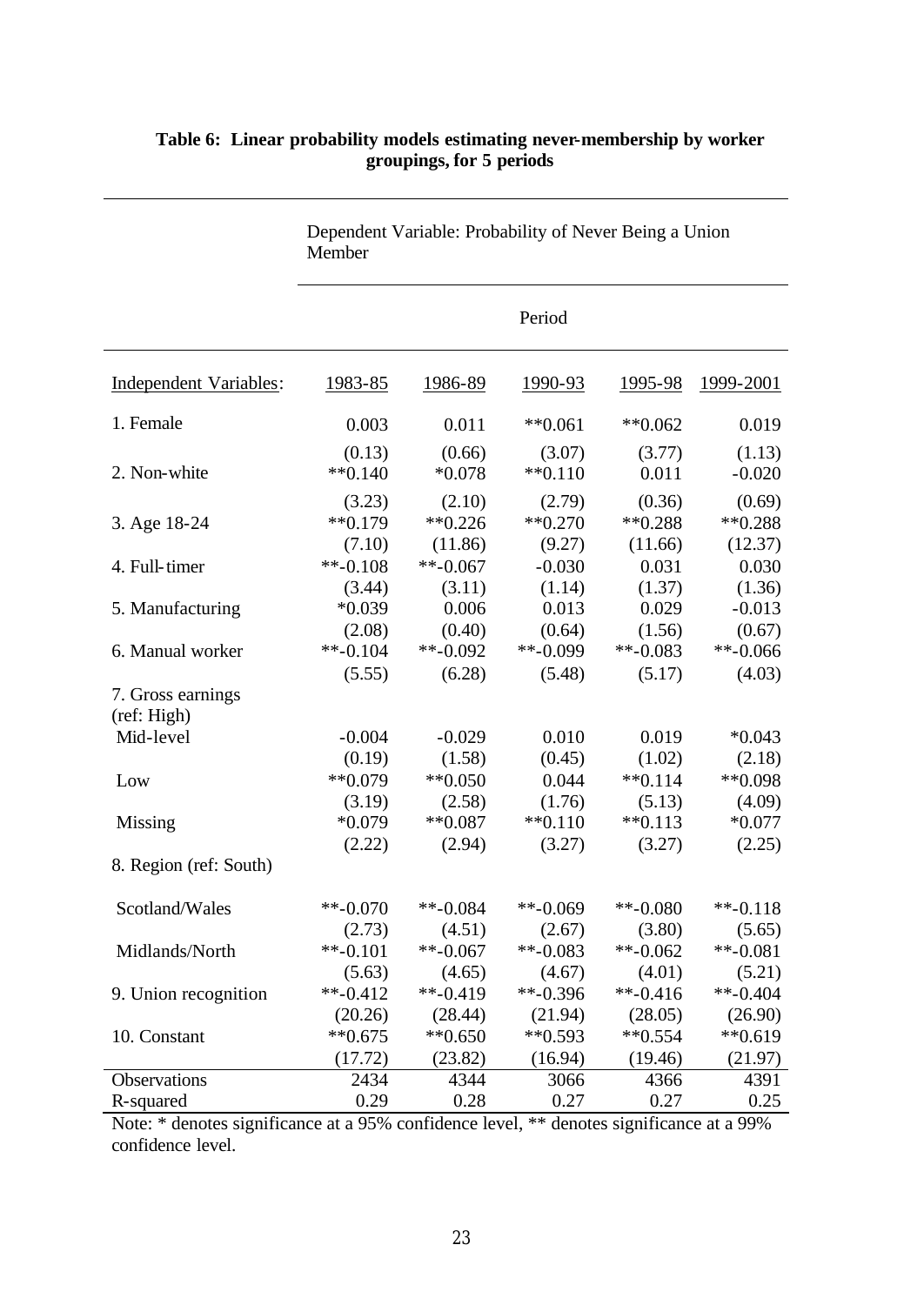|                              | Period      |             |             |             |               |  |
|------------------------------|-------------|-------------|-------------|-------------|---------------|--|
| Membership<br><b>Status</b>  | 1983-<br>85 | 1986-<br>89 | 1990-<br>94 | 1995-<br>98 | 1999-<br>2001 |  |
| 1. Current<br><b>Members</b> | 72          | 71          | 68          | 63          | 60            |  |
| 2. Non-members               | 28<br>(100) | 29<br>(100) | 32<br>(100) | 37<br>(100) | 40<br>(100)   |  |
| a. Ex-members                | 14<br>(50)  | 14<br>(48)  | 15<br>(46)  | 17<br>(45)  | 17<br>(42)    |  |
| b. Never-                    | 14          | 15          | 17          | 20          | 23            |  |
| <b>Members</b>               | (50)        | (52)        | (54)        | (55)        | (58)          |  |
| No. Observations             | 1574        | 2671        | 2090        | 2274        | 2094          |  |

**Table 7: The rise of never-membership in the unionised sector, 1983-1998**

Notes: Numbers represent percentages. Numbers in brackets represent share of total nonunion membership rate attributable to ex and never members.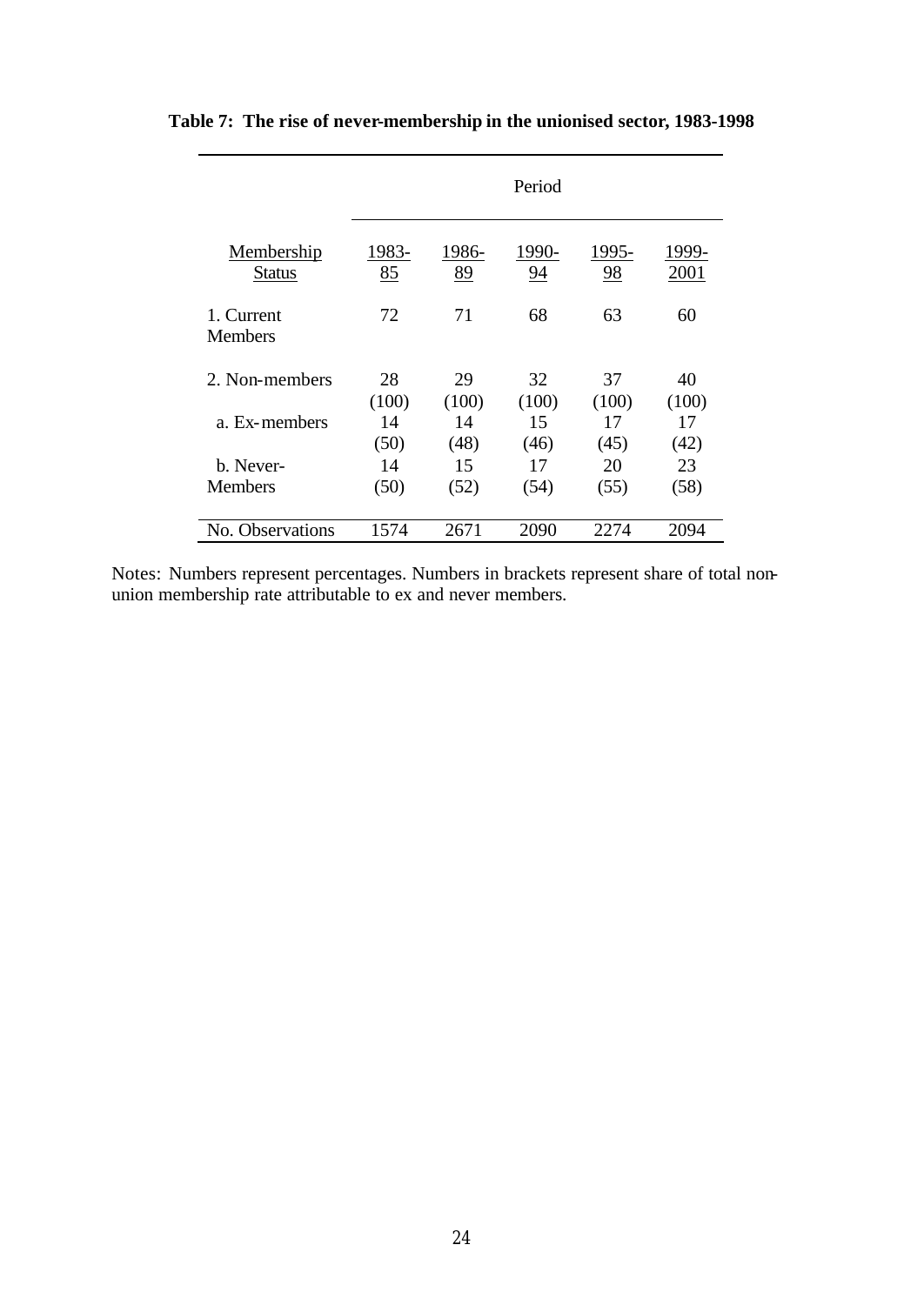|                               | Dependent Variable: Probability of Never Being a Union<br>Member |                                |                                |                                |                                |
|-------------------------------|------------------------------------------------------------------|--------------------------------|--------------------------------|--------------------------------|--------------------------------|
|                               |                                                                  |                                | Period                         |                                |                                |
| <b>Independent Variables</b>  | <u>1983-85</u>                                                   | 1986-89                        | 1990-93                        | <u>1995-98</u>                 | <u>1999-</u><br>2001           |
| 1. Female                     | $**-0.063$                                                       | $-0.018$                       | 0.026                          | 0.028                          | $-0.023$                       |
| 2. Non-white                  | (2.97)<br>$*0.111$                                               | (0.95)<br>0.053                | (1.06)<br>0.059                | (1.28)<br>$-0.071$             | (0.92)<br>$-0.063$             |
| 3. Age 18-24                  | (2.14)<br>$**0.127$                                              | (1.22)<br>$**0.128$            | (1.03)<br>$*$ $*0.248$         | (1.83)<br>$**0.271$            | (1.54)<br>$**0.284$            |
| 4. Full-timer                 | (4.36)<br>$**-0.208$                                             | (4.97)<br>$**-0.084$           | (5.19)<br>$-0.014$             | (5.65)<br>$-0.008$             | (5.87)<br>0.031                |
| 5. Manufacturing              | (5.46)<br>$**0.074$                                              | (3.16)<br>$*$ *0.052           | (0.43)<br>$*0.061$             | (0.26)<br>$**0.088$            | (0.96)<br>0.045                |
| 6. Manual worker              | (3.77)<br>$**-0.147$<br>(7.39)                                   | (3.01)<br>$*$ -0.117<br>(7.05) | (2.41)<br>$**-0.136$<br>(6.24) | (3.44)<br>$**-0.100$<br>(4.54) | (1.67)<br>$**-0.098$<br>(4.10) |
| 7. Gross earnings (ref: High) |                                                                  |                                |                                |                                |                                |
| Mid-level                     | $-0.003$<br>(0.18)                                               | $-0.018$<br>(1.05)             | $-0.000$<br>(0.02)             | $**0.060$<br>(2.64)            | $**0.095$<br>(3.55)            |
| Low                           | $*$ $*$ 0.100                                                    | $*$ $*0.086$                   | $*$ $*$ 0.112                  | $**0.145$                      | $**0.181$                      |
| Missing                       | (4.06)<br>$**0.075$                                              | (4.13)<br>$*0.067$             | (3.53)<br>$*0.102$             | (4.59)<br>0.056                | (5.09)<br>$**0.135$            |
| 8. Region (ref:South)         | (1.96)                                                           | (2.01)                         | (2.48)                         | (1.32)                         | (2.67)                         |
| Scotland/Wales                | $**-0.080$                                                       | $***-0.097$                    | $* -0.065$                     | $**-0.092$                     | $**-0.142$                     |
|                               | (3.14)                                                           | (4.84)                         | (2.11)                         | (3.65)                         | (5.38)                         |
| Midlands/North                | $**-0.092$                                                       | $**-0.078$                     | $**-0.061$                     | $-0.062$                       | $**-0.101$                     |
|                               | (4.89)                                                           | (4.79)                         | (2.86)                         | $(3.00)$ **                    | (4.60)                         |
| 10. Constant                  | $*$ $*0.385$                                                     | $*$ $*0.265$                   | $*$ $*$ 0.182                  | $*$ $*$ 0.172                  | $**0.221$                      |
|                               | (8.62)                                                           | (8.48)                         | (4.19)                         | (4.76)                         | (5.48)                         |
| Observations                  | 1563                                                             | 2652                           | 1745                           | 2253                           | 2080                           |
| R-squared                     | 0.12                                                             | 0.07                           | 0.11                           | 0.09                           | 0.09                           |

## **Table 8: Linear probability models estimating never-membership in the Unionised Sector by worker groupings, for 5 periods**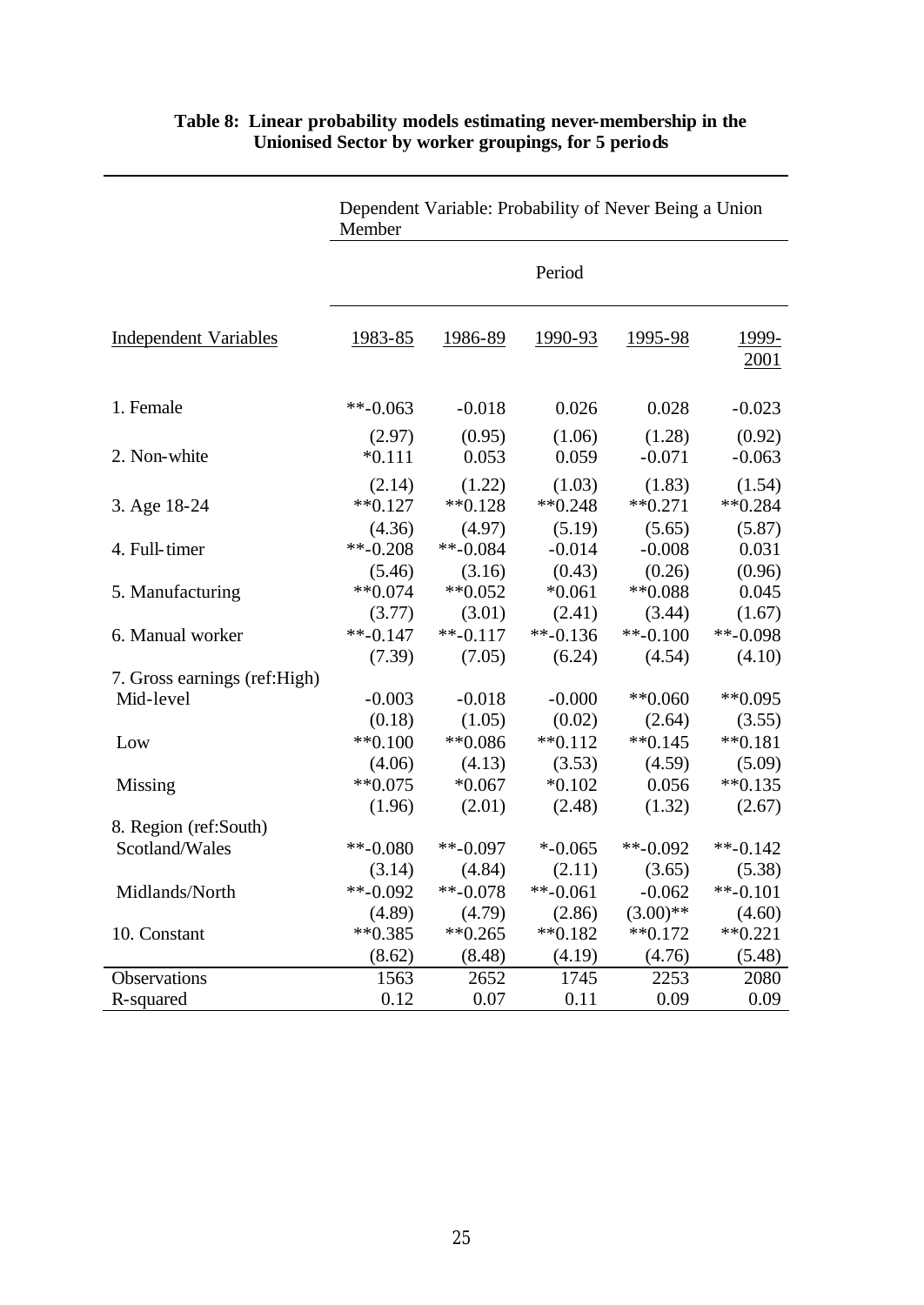| Variable                         | Mean |
|----------------------------------|------|
| Female                           | .49  |
| Non-white                        | .05  |
| Aged 18-24 years                 | .14  |
| Full-time employee               | .79  |
| Manual occupation                | .40  |
| Gross earnings                   |      |
| High                             | .39  |
| Medium                           | .21  |
| Low                              | .34  |
| Missing                          | .06  |
| Qualifications                   |      |
| High                             | .32  |
| Medium                           | .37  |
| Low/none                         | .32  |
| Region                           |      |
| Scotland/Wales                   | .13  |
| Midlands/North                   | .42  |
| South                            | .44  |
| Manufacturing                    | .22  |
| Union recognition                | .55  |
| Unemployment/vacancy ratio       | 14.8 |
| Number of employees at workplace |      |
| <10                              | .16  |
| $10 - 24$                        | .16  |
| 25-99                            | .26  |
| 100-499                          | .24  |
| $500+$                           | .18  |
| Sector                           |      |
| Public                           | .32  |
| Private                          | .65  |
| Voluntary/other                  | .04  |
| Left-right scale                 |      |
| High                             | .36  |
| Medium                           | .31  |
| Low                              | .32  |

### **Appendix A1: Description of control variables and their mean values**

Notes:

a. For those data available since 1983,  $N = 19,350$  employees.

b. Number of employees at workplace not available in 1983,  $N = 18,533$ 

c. Sector unavailable in 1983 and 1995,  $N = 18,533$ 

d. Qualifications unavailable in 1983 and 1984,  $N = 17,555$ 

e. Left-right scale unavailable before 1986,  $N = 16,898$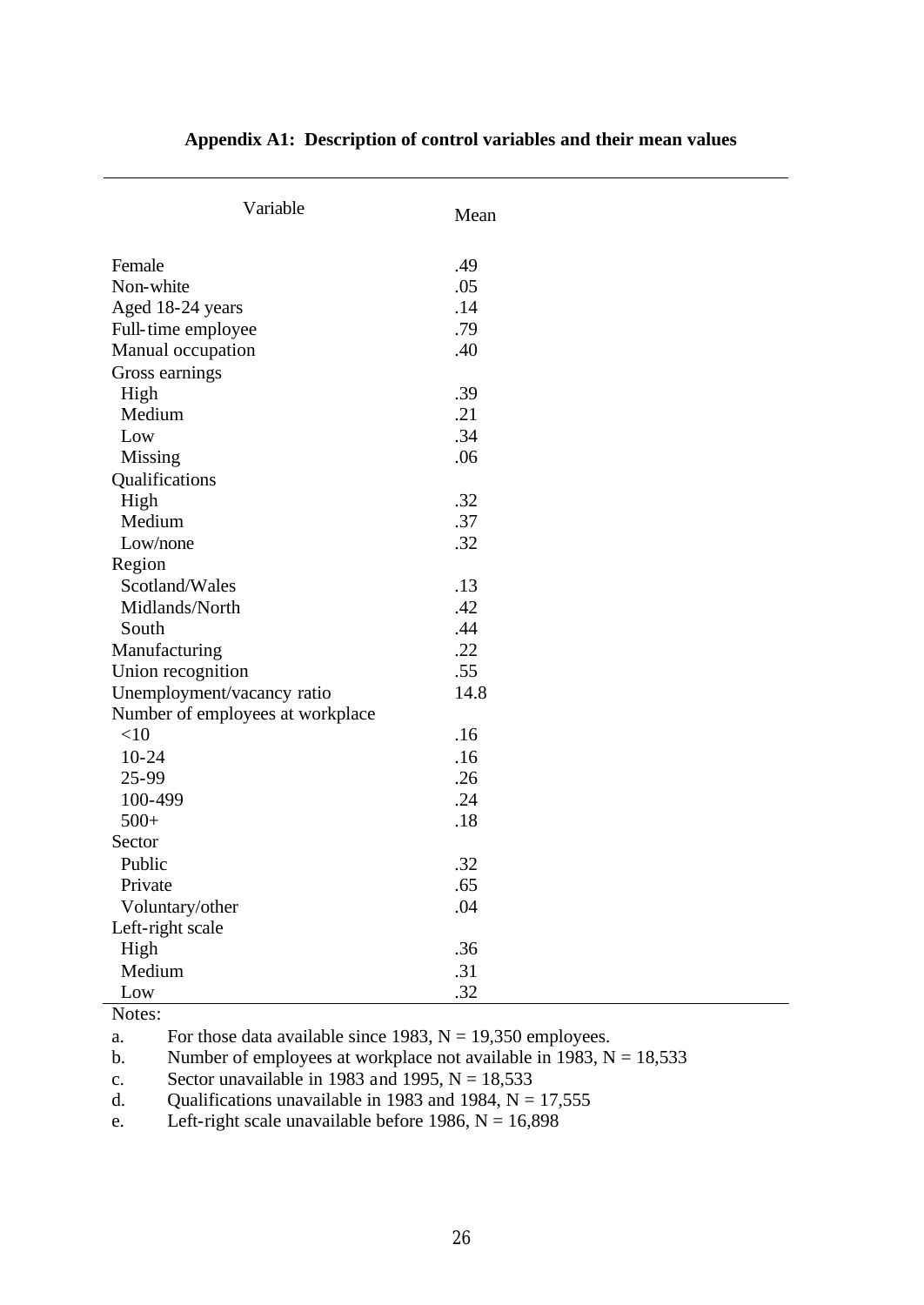## **Data Derivation**

Here we describe the derivation of variables where it is not self-evident what we have done.

#### **Earnings**

Respondents are asked to identify which of a number of gross earnings bands covers their own earnings. During the series the number of bands has increased from X to Y with values varying to reflect the rise in earnings over the period. We recoded the gross earnings bands into an ordinal variable with five categories ranging from 'much below average' to 'much above average'. 'Low' includes 'much below' and 'below' average'; 'Medium' is 'average' and 'High' is 'above average' or 'much above average'.

#### **Qualifications**

These relate to individuals' highest qualification. 'High' means degree or higher education below degree. 'Medium' means 'A-level' or 'O-level' or equivalent. Low means 'CSE' or 'none'.

#### **Unemployment/vacancy ratio**

The unemployment/vacancy ratio was constructed by the authors and is a consistent seasonally adjusted time-series for Great Britain derived from series provided by the Office of National Statistics. The unemployment measure is the number of unemployed in the Spring of each year using the ILO definition, and the vacancy data are the official figures for the same period.

### **Left-right scale**

The left-right scale is an additive index drawing on responses to five statements to which the respondent is invited to 'agree strongly', 'agree', 'neither agree nor disagree', 'disagree' or 'disagree strongly'. These are: 'Government should redistribute income from the better-off to those who are less well off'; 'Big business benefits owners at the expense of workers'; 'Ordinary working people do not get their fair share of the nation's wealth'; 'There is one law for the rich and one for the poor'; 'Management will always try to get the better of employees if it gets the chance'. This well tried and tested index measures an underlying ('latent') attitudinal dimension relating to employees' perceptions of distributive justice. Those with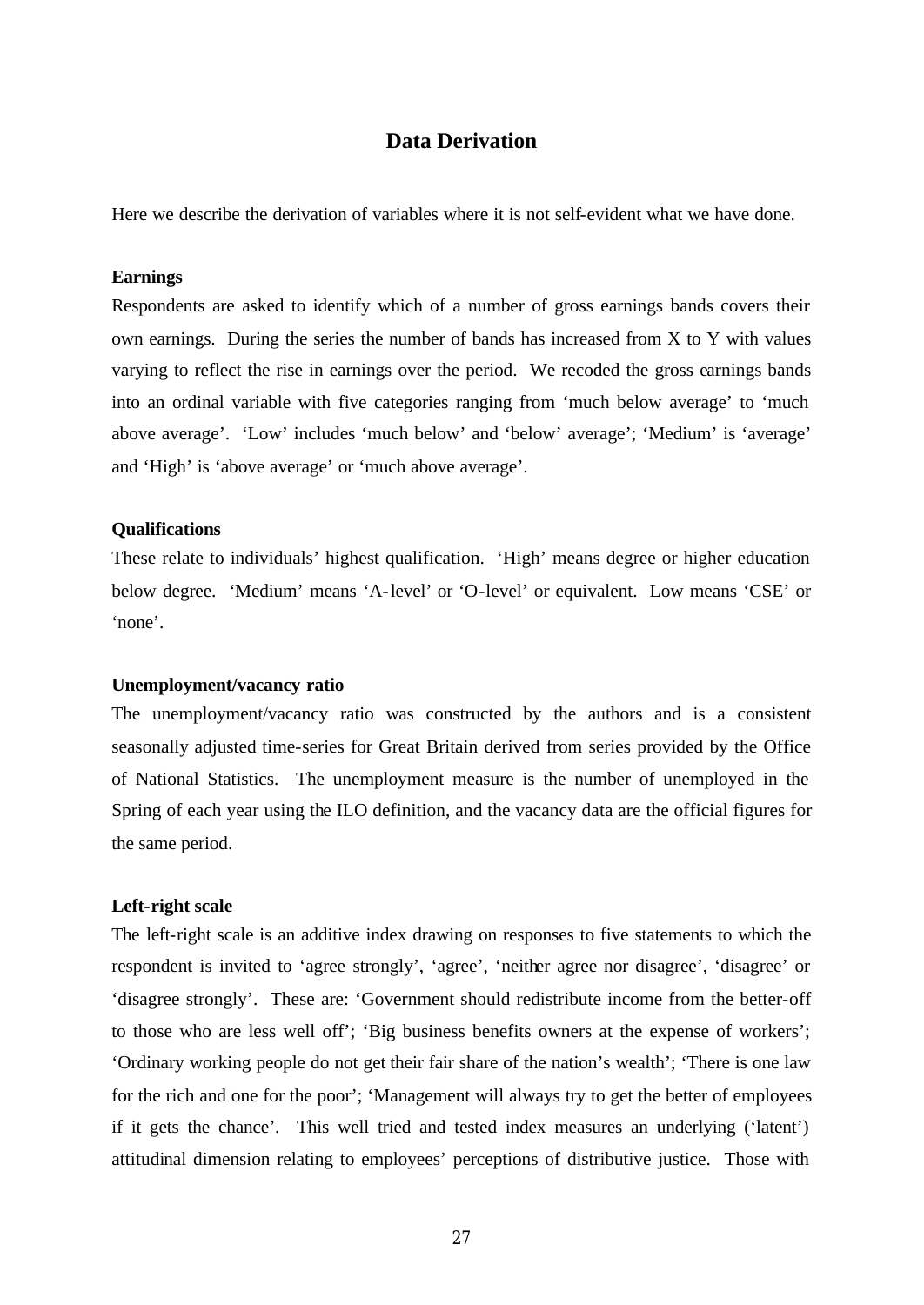lower scores on the continuous scale running from 1 to 5 are more likely to favour government economic intervention and the reduction of inequality than are those with higher scores. We distinguish between 'low', 'medium' and 'high' scorers on the index. 'Low' scorers are those scoring below 2.2 on the scale, 'medium' scorers are those scoring 2.2 – 2.75 and 'high' scorers are those with above 2.75. Previous research shows union members are significantly more likely to be 'left-wing' (have a lower score) on the index than nonmembers (Bryson, 1999).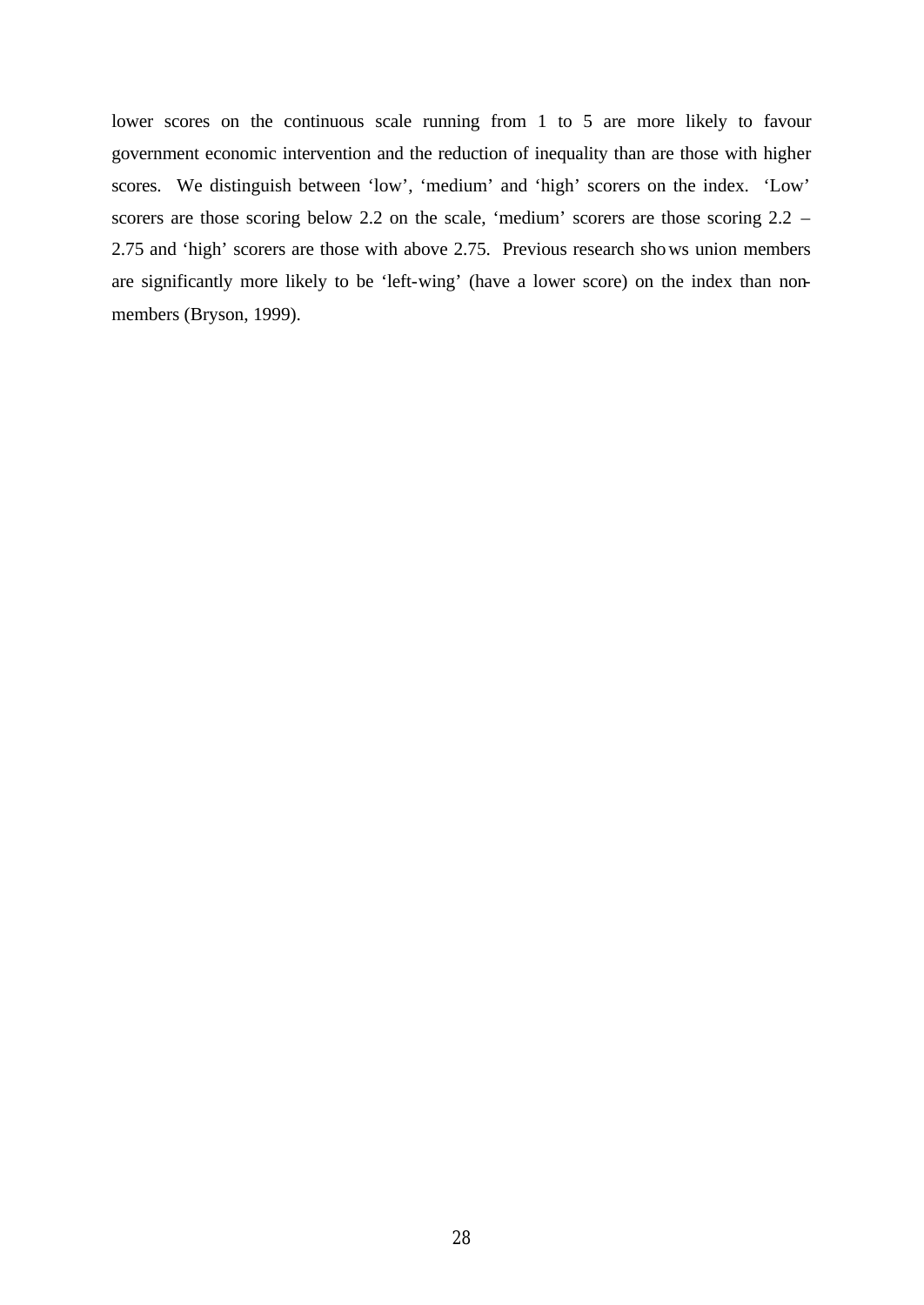#### **References**

- Abowd, J. M. and Farber, H. S. (1982), 'Job Queues and the Union Status of Workers', Industrial and Labor Relations Review, Vol. 35, No. 3, pp. 354-367
- Bain, G. S. and Elsheikh, F. (1976), *Union Growth and the Business Cycle*, Basil Blackwell: Oxford.
- Booth, A. (1989), *What Do Unions Do Now?*, Discussion Papers in Economics, No. 8903, Brunel University.
- Bryson, A. (1999), 'Are Unions Good for Industrial Relations?',in R. Jowell, J. Curtice, A. Park, and K. Thomson (eds.), *British Social Attitudes: the 16th Report – Who shares New Labour values?*, Ashgate: Aldershot.
- Bryson, A. and Gomez, R. (2003), 'Segmentation, Switching Costs and the Demand for Unionization in Britain', Centre for Economic Performance Discussion Paper No. 568, London School of Economics.
- Bryson, A. and Gomez, R. (2002), 'Marching On Together? Reasons for the Recent Decline in Union Membership', in A. Park, J. Curtice, K. Thomson, L. Jarvis, and C. Bromley (eds.), *British Social Attitudes: the 19th Report*, Ashgate: Aldershot.
- Carruth, A. and Disney, R. (1988), 'Where Have Two Million Trade Union Members Gone?', Economica, 55, pp. 1-19.
- Disney, R. (1990), 'Explanations of the Decline in Trade Union Density in Britain: an Appraisal', British Journal of Industrial Relations, 28:2, pp. 165-177.
- Farber, H. (2001), 'Notes on the Economics of Labor Unions', Working Paper No. 452. Princeton University, Industrial Relations Section.
- Freeman, R. and Pelletier, J. (1990), 'The Impact of Industrial Relations Legislation on British Union Density', British Journal of Industrial Relations, 28, pp. 141-164.
- Green, F. (1992), 'Recent Trends in British Trade Union Density: How Much of a Compositional Effect?', British Journal of Industrial Relations, 30: 3, pp. 445-458.
- Green, F. (1990), 'Trade Union Availability and Trade Union Membership In Britain', *The Manchester School*, Vol. LV111, No. 4, pp. 378-394.
- Hicks, S. (2000), 'Trade Union Membership 1998-99: an Analysis of Data from the Certification Officer and Labour Force Survey', Labour Market Trends, July, pp. 329- 327.
- Jowell, R., Curtice, J., Park, A., and Thomson, K. (1999), *British Social Attitudes: the 16th Report. Who Shares New Labour Values?*, Ashgate: Dartmouth.

Kennedy, P. (1998), *A Guide to Econometrics*, Fourth Edition, Blackwells: Oxford.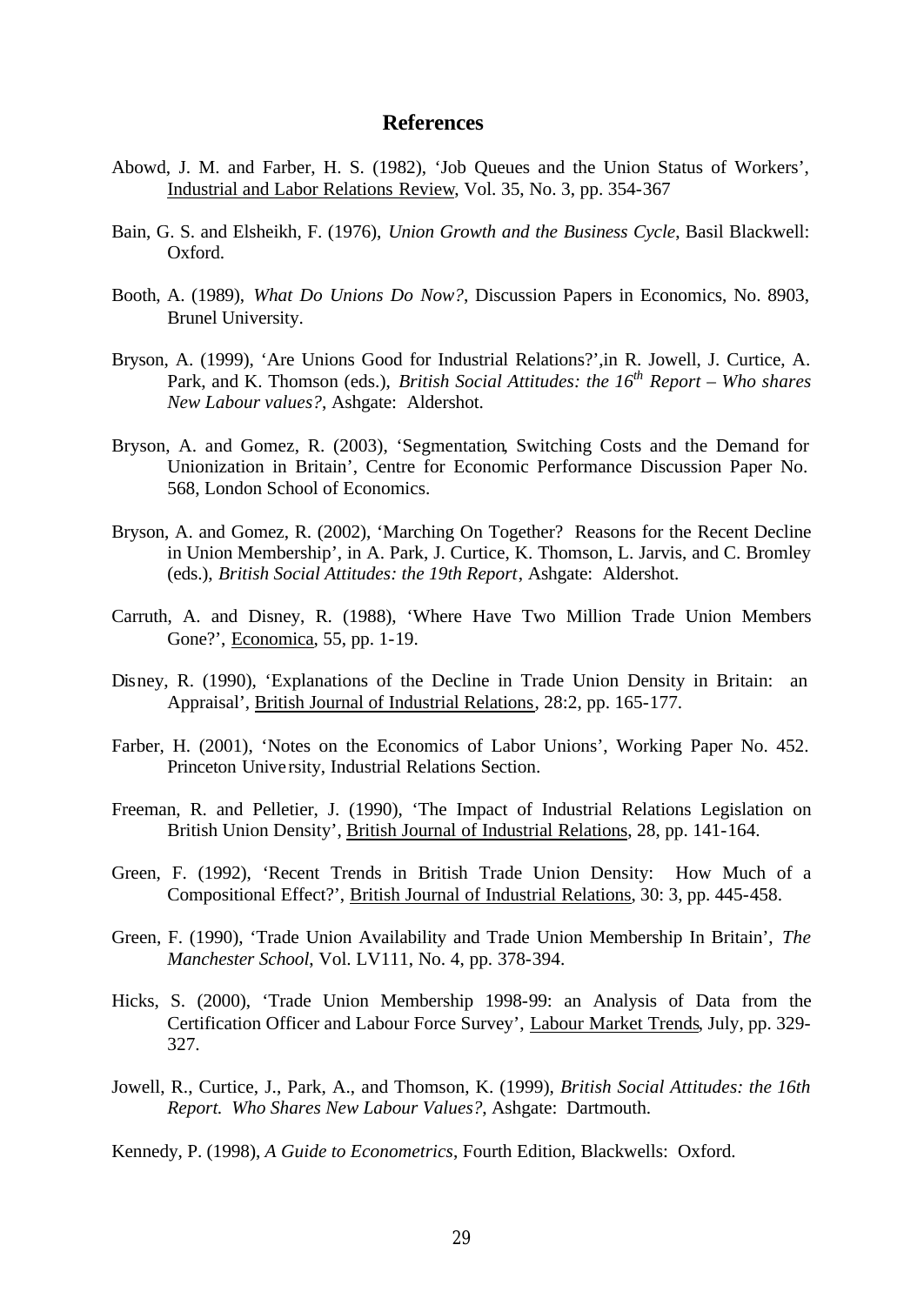- Machin, S. (2000), 'Union Decline in Britain', British Journal of Industrial Relations, 38:4, pp. 631-645.
- Millward, N., Bryson, A. and Forth, J. (2000), *All Change at Work?*, Routledge: London.
- Park, A., Curtice, J., Thomson, K., Jarvis, L. and Bromley, C. (eds.), (2002), *British Social Attitudes: the 19th Report*, Aldershot.
- Sneade, A. (2001), 'Trade Union Membership 1999-2000: an Analysis of Data from the Certification Officer and the Labour Force Survey, *Labour Market Trends,* pp. 433- 444.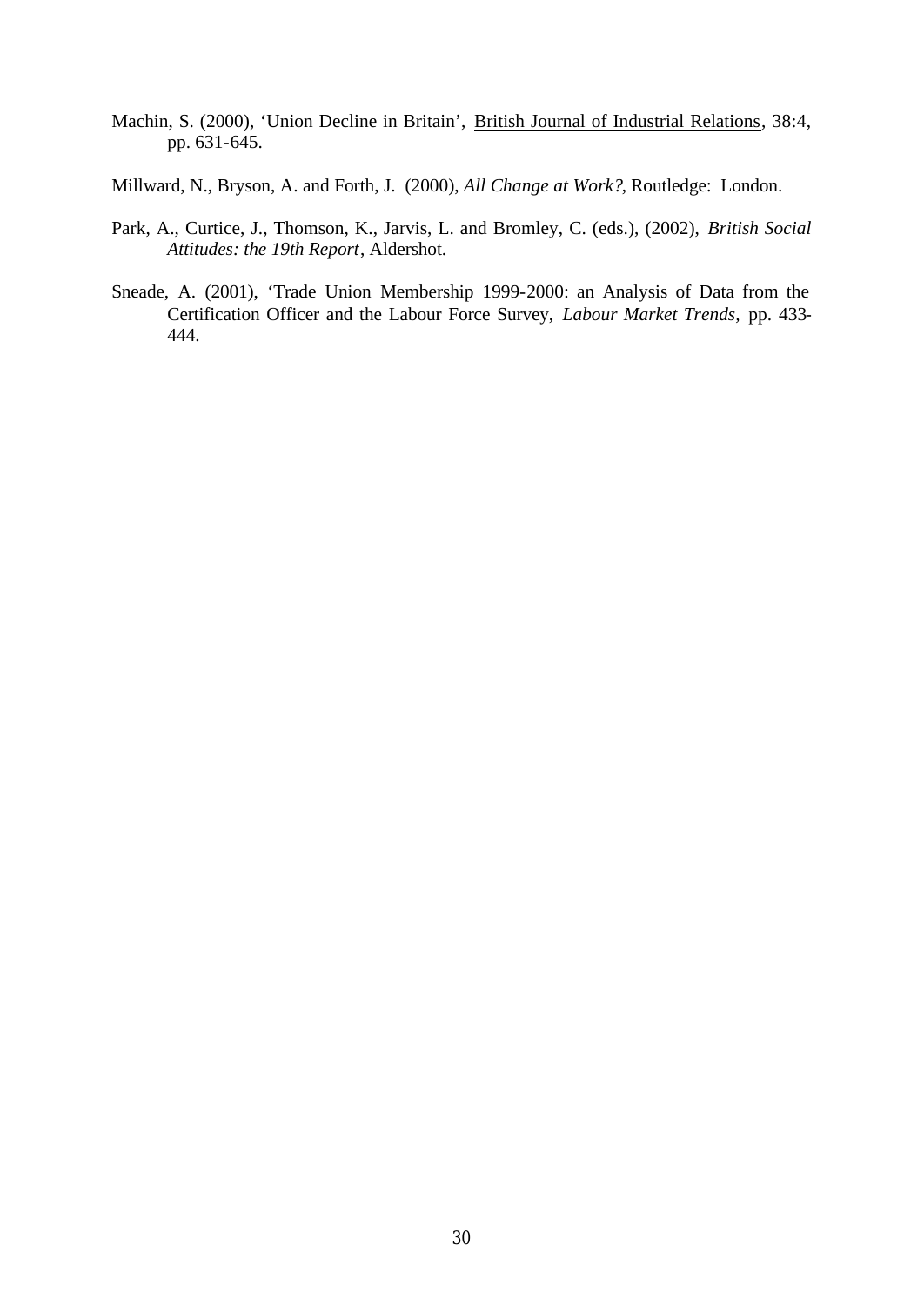## **CENTRE FOR ECONOMIC PERFORMANCE Recent Discussion Papers**

| 588 | Henry G. Overman<br>L. Alan Winters                 | Trade Shocks and Industrial Location: the Impact of<br>EEC Accession on the UK                                             |
|-----|-----------------------------------------------------|----------------------------------------------------------------------------------------------------------------------------|
| 587 | Pierre-Philippe Combes<br>Henry G. Overman          | The Spatial Distribution of Economic Activities in the<br>European Union                                                   |
| 586 | Henry G. Overman                                    | Can We Learn Anything from Economic Geography<br>Proper?                                                                   |
| 585 | A. B. Bernard<br>J. Bradford Jensen<br>P. K. Schott | Falling Trade Costs, Heterogeneous Firms and<br><b>Industry Dynamics</b>                                                   |
| 584 | A. B. Bernard<br>J. Bradford Jensen<br>P. K. Schott | Survival of the Best Fit: Exposure to Low-Wage<br>Countries and the (Uneven) Growth of U.S.<br><b>Manufacturing Plants</b> |
| 583 | S. Wood<br>S. Moore                                 | Reviewing the Statutory Union Recognition (ERA)<br>1999)                                                                   |
| 582 | T. Kirchmaier                                       | Corporate Restructuring and Firm Performance of<br><b>British and German Non-Financial Firms</b>                           |
| 581 | C. Dougherty                                        | Why Is the Rate of Return to Schooling Higher for<br>Women than for Men?                                                   |
| 580 | S. Burgess<br>D. Mawson                             | Aggregate Growth and the Efficiency of Labour<br>Reallocation                                                              |
| 579 | S. Nickell                                          | Poverty and Worklessness in Britain                                                                                        |
| 578 | D. Marsden                                          | Renegotiating Performance: the Role of Performance<br>Pay in Renegotiating the Effort Bargain                              |
| 577 | S. Nickell                                          | A Picture of European Unemployment: Success and<br>Failure                                                                 |
| 576 | A. de Coulon<br>M. Piracha                          | Self-Selection and the Performance of Return<br>Migrants: the Source Country Perspective                                   |